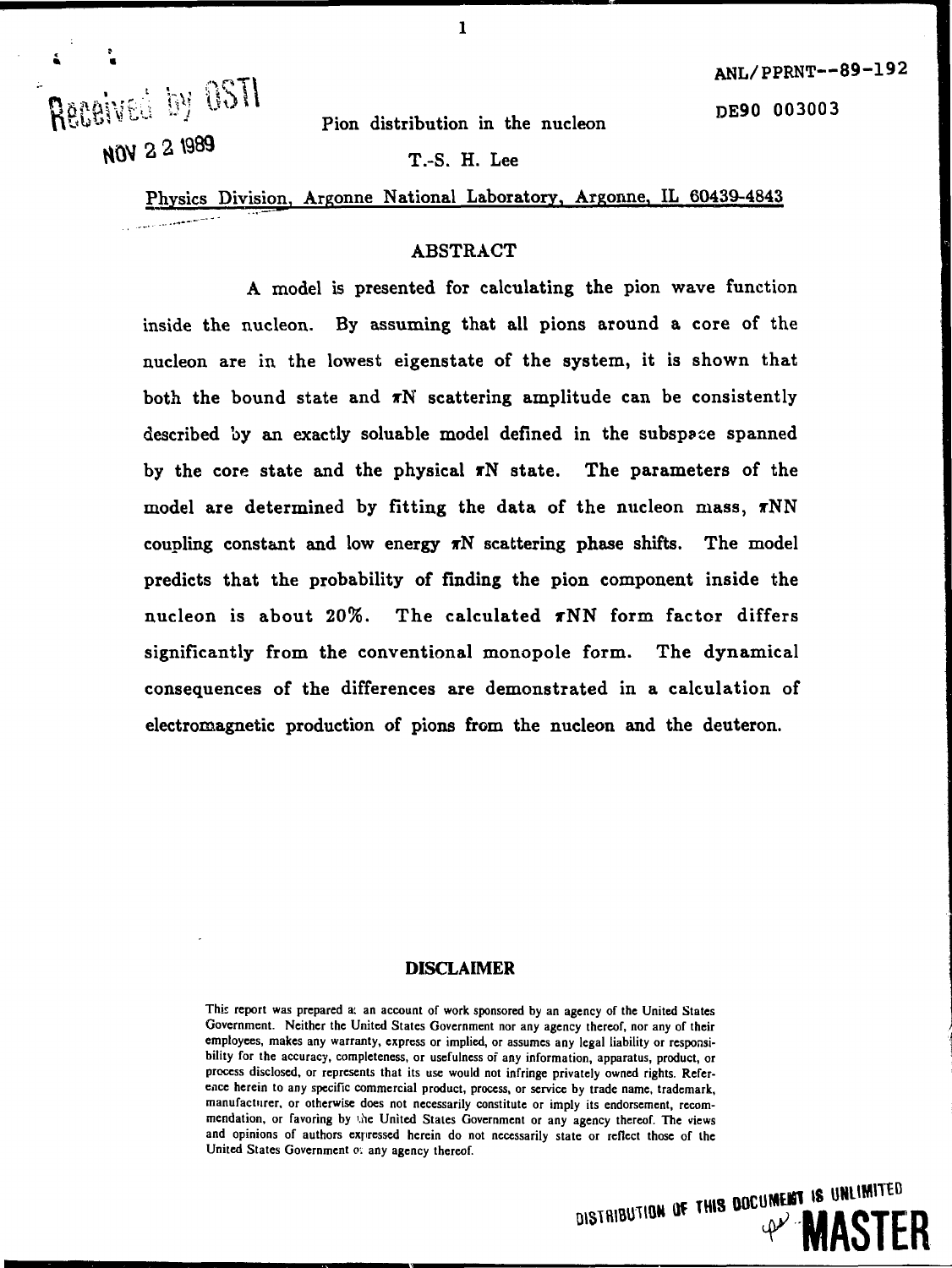## I. INTRODUCTION

It is generally believed<sup>1</sup> that the nucleon has a core with three valance quarks and a pion cloud on its surface. The physics of the valance quarks was unambiguously revealed from the deep inelastic lepton scattering, while the existence of the pion cloud provides a simple explanation of the observed Chiral dynamics of low energy nuclear interactions. In this paper we present a model, based on this physical picture, to describe the following experimental observables: (i) the mass of the nucleon, (ii) the  $\pi NN$  coupling constant  $f^2/4\pi=0.081$ , and (iii)  $\pi N$  scattering phase shifts in the  $P_{11}$  channel below the pion production threshold. The main outcome of the model is a prediction of the pion distribution inside the nucleon. This quantity is needed to answer many pressing questions raised in recent nuclear studies, such as the mesonic explanation of the EMC effect,<sup>2</sup> absorption of low energy pions by nuclei<sup>3</sup> and the electromagnetic production of pions from nuclei.<sup>4</sup>

In Sect. II we define our model and show that the model provides an internally consistent description of both the pion wave function inside the nucleon and the TN scattering amplitude. In Sect. Ill we introduce parameterizations of the model to fit the data of the three basic observables mentioned above, and present the predicted pion wave function inside the nucleon. We will demonstrate in Sect. IV the implications of our model in a impulse approximation calculation of the electromagnetic production of pions from the nucleon and the deuteron. In Sect. V we summarize our study.

#### II. THE MODEL

We start with the assumption that the pions around the core of the nucleon are all in the lowest eigenstate of the system. In this simplest picture, one can immediately see that if  $Z_0$  is the probability of finding the core state, denoted as  $|N_0\rangle$  and also called the bare particle state, then the probability of finding n mesons moving around the core is

 $\overline{2}$ 

÷.

 $\ddot{\cdot}$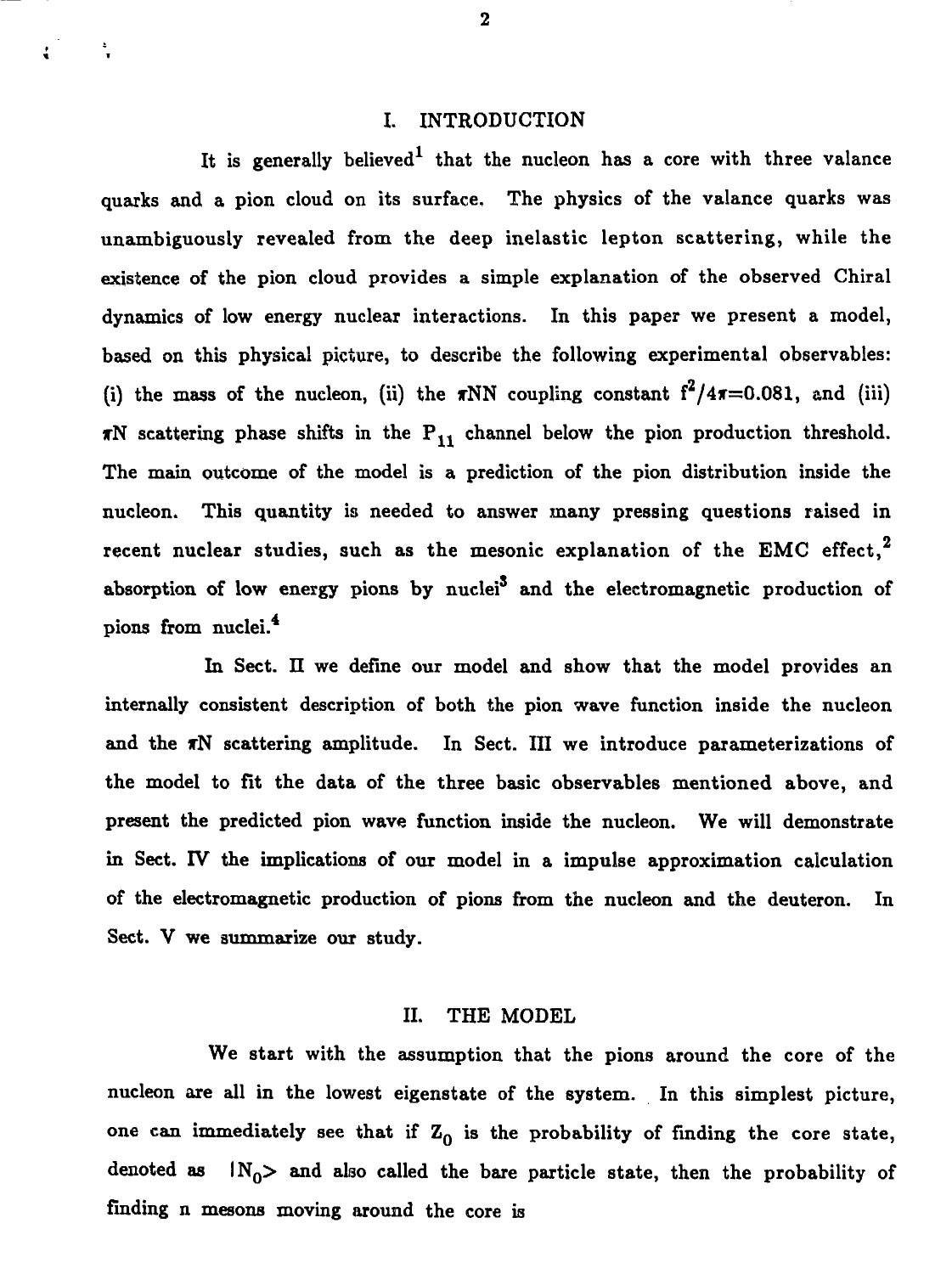$$
P_n = Z_0 (1 - Z_0)^n . \t\t(2.1)
$$

**We now notice that such a probability distribution can be obtained from a wave function of the following form**

$$
IN> = Z_0^{1/2} \left\{ IN_0 > + \sum_{n=1}^{\infty} \frac{1}{\sqrt{n!}} \left[ \prod_{i=1}^n \int d\vec{k}_i Z_0^{1/2} A(\vec{k}_i) a_{\vec{k}_i}^+ \right] IN_0 > \right\} , \qquad (2.2)
$$

**with**

$$
Z_0 = \frac{1}{1 + D} \tag{2.3a}
$$

**and**

$$
D = \int |A(\vec{k})|^2 d\vec{k} \tag{2.3b}
$$

Here  $a^{\pm}_{\mathbf{k}}$  is the creation operator of a pion with momentum  $\hat{\mathbf{k}}$ , and  $\mathbf{A}(\hat{\mathbf{k}})$  is the **pion wave function to be determined from the assumed dynamics. To simplify the presentation, all spin-isos pin quantum numbers are suppressed throughout the paper. To verify Eq. (2.1), we use the wave function Eq. (2.2) to calculate the probability of finding a n-meson configuration**

$$
P_n = \int d\vec{k}_1 \dots d\vec{k}_n |\langle N| \frac{1}{\ln!} a_{\vec{k}_1}^* |N_0\rangle|^2
$$
 (2.4)

**By using Eqs. (2.2) and (2.3), Eq. (2.1) is verified as follows**

$$
P_n = Z_0 \left[ Z_0 \int |\Lambda(\vec{k})|^2 d\vec{k} \right]^n
$$

$$
= Z_0 \left[ Z_0 D \right]^n
$$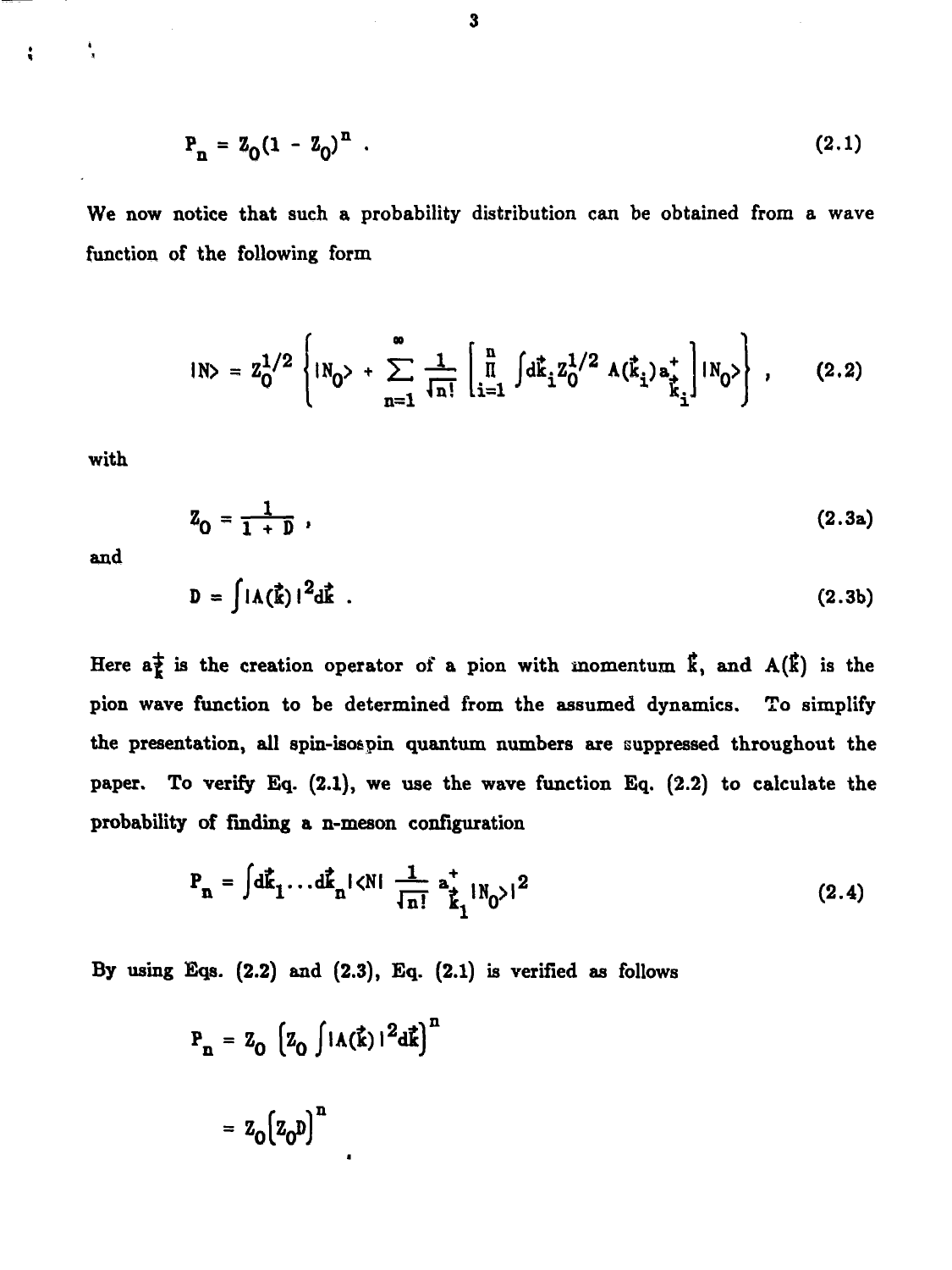$$
= Z_0 (1 - Z_0)^n \tag{2.5}
$$

The considered model wave function Eq. (2,2) is clearly well normalized since

$$
\langle N|N \rangle = \sum_{n=0}^{\infty} P_n
$$
  
=  $Z_0 \sum_{n=0}^{\infty} (1 - Z_0)^n$   
=  $Z_0 \frac{1}{1 - (1 - Z_0)} \equiv 1$ 

۰,

÷

Our task now is to find a way to calculate the pion wave function  $A(\vec{k})$  by solving the bound state problem

$$
\mathbf{H}_{\mathbf{R}}|\mathbf{N}\rangle = \mathbf{m}|\mathbf{N}\rangle \tag{2.6}
$$

where  $m$  is the measured mass of the nucleon, and  $H_B$  is the "bare" Hamiltonian describing the basic  $\pi N_0^{\star} N_0$  pion emission and absorption mechanism and possible  $T_{0}$ \*\* $T_{0}$  two-body interactions due to other mechanisms such as the exchange of heavier mesons. In Appendix A we describe the procedure to solve Eq. (2.6). It involves a highly nonlinear self-consistent problem which can not be easily solved in practice. The problem becomes even more intractable if we demand a consistent description of both the bound state and  $\pi N$  scattering amplitude, as required in a realistic prediction of mesonic components of the nucleon.

The starting point of the formulation of our model is the observation that Eq. (2.2) can be written as an integral equation form

$$
IN> = Z_0^{1/2} \{iN_0 > + \int d\vec{k} \Lambda(\vec{k}) S_b^{\frac{1}{2}} iN \} \qquad (2.7)
$$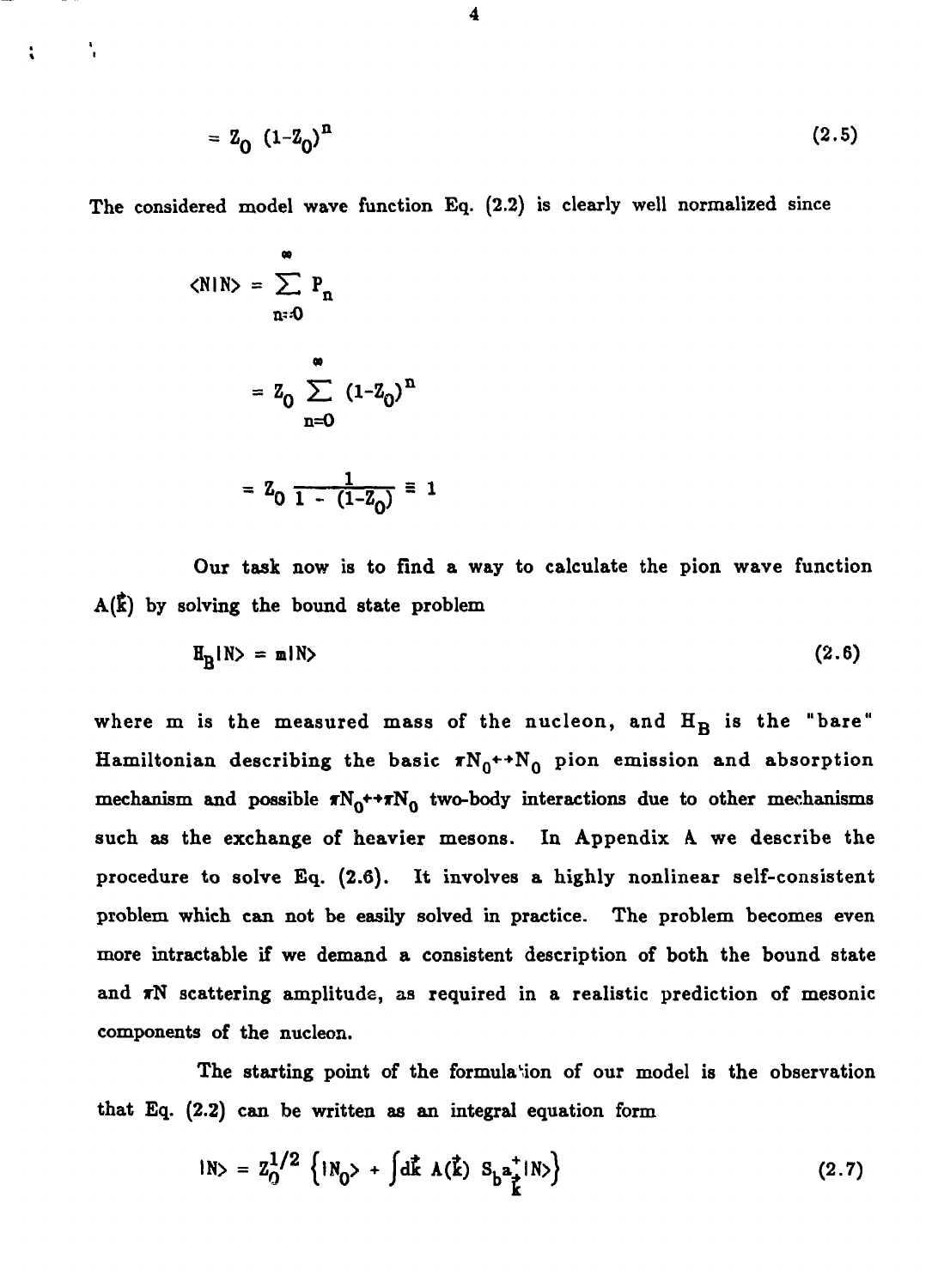Here we have introduced the boson symmetrization operator  $S_b$ , which symmetrizes and normalizes each multi-meson state resulted from iterating Eq. (2.7). The above equation can be simply considered as the definition of the core state  $|N_0\rangle$  in terms of the physical states  $|N\rangle$  and  $|\pi N\rangle$ . In this representation the physical nucleon, defined originally by Eq. (2.2), can be obtained by solving the bound state problem with a suitable phenomenological Hamiltonian defined within the subspace  $N_0 \Theta \pi N$ . The form of the phenomenological Hamiltonian is suggested by the matrix elements  $\langle N_0|H_R|\pi N\rangle$ and  $\langle \pi N | H_B | \pi N \rangle$ , which are given explicitly in the Appendix A. The phenomenological Hamiltonian is then taken as

$$
\mathbf{H} = \mathbf{H}_0 + \mathbf{H}' \tag{2.8}
$$

with

 $\ddot{\phantom{0}}$ 

t

$$
H_0 = \int d\vec{p} \left[ \overline{u_0^2 + p^2} \ C_{\vec{p}}^+ C_{\vec{p}} + \overline{u_0^2 + p^2} b_{\vec{p}}^+ b_{\vec{p}} \right]
$$
  
+ 
$$
\int d\vec{k} \ \overline{u_0^2 + \vec{k}^2} a_{\vec{k}}^+ a_{\vec{k}} \overline{u}
$$
  

$$
H' = \int d\vec{k} d\vec{p} \left[ h(\vec{k}) \ C_{\vec{p}} + a_{\vec{k}}^+ b_{\vec{p}}^+ + h^+(\vec{k}) \ C_{\vec{p}}^+ + a_{\vec{k}}^+ b_{\vec{p}}^+ \right]
$$
  

$$
= \int d\vec{k} d\vec{p} \left[ h(\vec{k}) \ C_{\vec{p}} + a_{\vec{k}}^+ b_{\vec{p}}^+ + h^+(\vec{k}) \ C_{\vec{p}}^+ + a_{\vec{k}}^+ b_{\vec{p}}^+ \right]
$$
  
(2.9a)

 $\int d\vec{p}d\vec{p}'d\vec{k}d\vec{k}'\delta(\vec{k}+\vec{p}-\vec{k}'-\vec{p}')v(\vec{k}',\vec{k})b_{+}^{\dagger}b_{+}a_{+}^{\dagger}a_{+}$  (2.9b)

P P

Here  $m_0$ , m and  $\mu$  are respectively the mass of the core N<sub>0</sub>, the physical nucleon and the pion. Their creation operators are denoted as  $C^{\pm}_{p}$ ,  $b^{\pm}_{p}$  and  $a^{\pm}_{k}$ respectively.  $\vec{k}$  is the  $\pi N$  relative momentum. The parameterizations of the vertex function  $h(\vec{k})$  and the two-body matrix element  $v(\vec{k}^{\dagger},\vec{k})$  will be given explicitly in Sect. HI.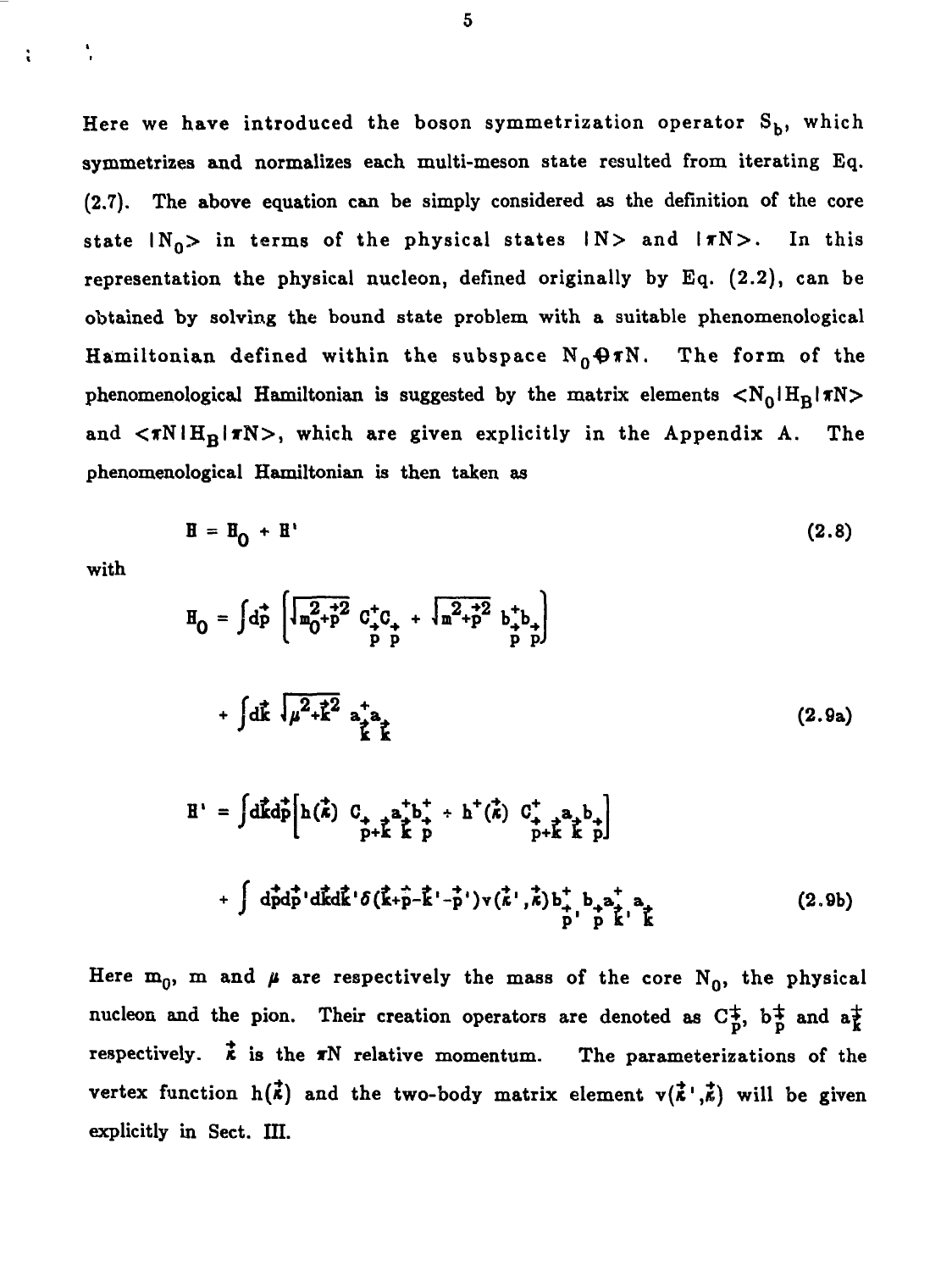In this simplified model the bound state and the  $\pi N$  scattering problems can be solved exactly. In the following three subsections we will present explicit solutions for calculating the nucleon mass pion wave function,  $\pi NN$  coupling constant and  $\pi N$  scattering amplitude. All solutions will be given in the center of mass (c.m.) frame in which the one-particle state  $IN_0$  is at rest and the  $\pi N$  relative momentum  $\vec{k}$  in Eq. (2.9) becomes  $\vec{k} = \vec{k} = -\vec{p}$ .

# 1. The nucleon state

To obtain the pion wave function  $A(\vec{k})$  of the nucleon, we need to solve the following bound state equation in c.m. frame

$$
(\mathbf{H}-\mathbf{m})\ |\mathbf{N}\rangle = (\mathbf{H}-\mathbf{m}) \ \mathbf{Z}_0^{1/2} \left\{ \mathbf{N}_0 \rangle + \int \mathrm{d}\mathbf{k} \ \mathbf{A}(\mathbf{k}) \ \mathbf{a}_\mathbf{k}^+ \mathbf{b}_\mathbf{k}^+ \ |\mathbf{0}\rangle \right\} = 0 \tag{2.10}
$$

In writing down Eq. (2.10), we have used the property that in the subspace  $N_0 \Theta \pi N$  multi-meson states are suppressed and hence

$$
S_b a_k^{\dagger} IN > \equiv a_k^{\dagger} IN >
$$
  
+ 
$$
a_k^{\dagger} b_{\dagger}^{\dagger} I0 >
$$

The one-particle state N<sub>0</sub> is of course at rest; i.e.  $|N_0\rangle = C_0^+(0)$ . By using the definition of H (Eqs. (2.8) **and** (2.9)) and projecting Eq. (2.10) onto the basis states  $N_0$  and  $a^+_{k}b^+_{-k}$ l0>, we have

$$
\mathbf{m}_{0} + \int d\mathbf{k} h^{+}(\mathbf{k}) \Lambda(\mathbf{k}) = \mathbf{m}
$$
 (2.11)

$$
\mathbf{W}(\mathbf{k}) \ \mathbf{A}(\mathbf{k}) + \mathbf{h}(\mathbf{k}) + \int d\mathbf{k}' \mathbf{v}(\mathbf{k}, \mathbf{k}') \mathbf{A}(\mathbf{k}') = \mathbf{m} \mathbf{A}(\mathbf{k}) \qquad (2.12a)
$$

with

 $\ddot{\cdot}$ 

$$
W(k) = \sqrt{m^2 + k^2} + \sqrt{\mu^2 + k^2}
$$
 (2.12b)

It is straightforward to show that the solution of the above coupled integral equations can be written as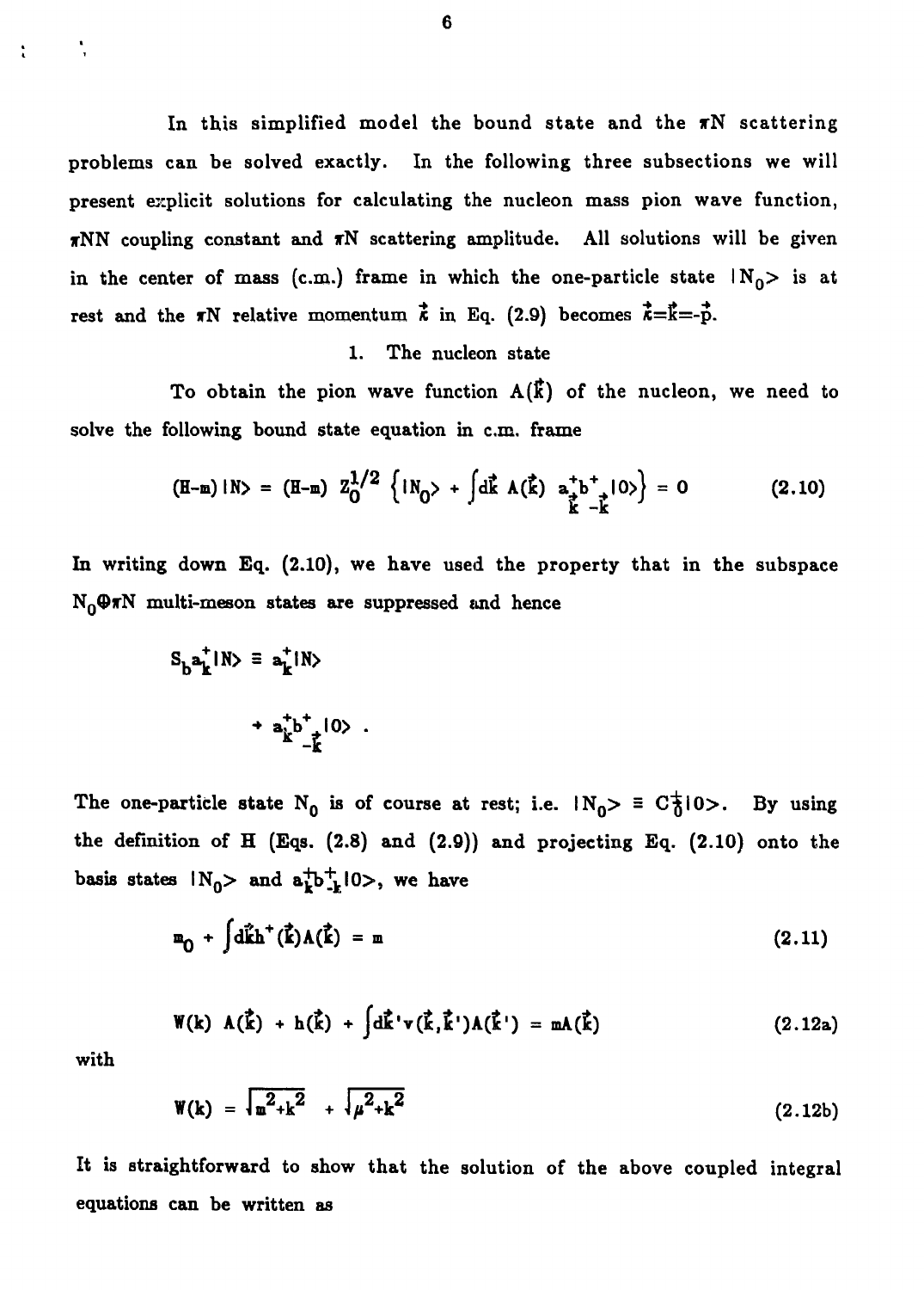$$
A(\vec{k}) = \frac{1}{m - W(k)} \left[ h(\vec{k}) + \int \frac{t(\vec{k} \cdot \vec{k}' \cdot m) h(\vec{k}')}{m - W(k')} d\vec{k}' \right]
$$
 (2.13)

where t-matrix is determined only by the two-body interaction  $v(k, k')$ 

Ŷ.

$$
t(\vec{k}', \vec{k}, E) = v(\vec{k}', \vec{k}) + \int v(\vec{k}', \vec{k}^{n}) \frac{d\vec{k}^{n}}{E - W(\vec{k}^{n})} t(\vec{k}', \vec{k}, E)
$$
 (2.14)

The normalization constant  $Z_0$  is then calculated from wave function  $A(\vec{k})$  by **using Eq. (2.3).**

## 2. **TNN** form factor

With the bound state solution Eq. (2.7), the  $\pi NN$  vertex function can **be calculated from**

$$
F_{\pi NN}(\vec{k}) = \langle \pi N | H' | N \rangle = \langle 0 | a_{\vec{k}} b_{\vec{k}} H' | N \rangle
$$
  
= 
$$
Z_0^{1/2} \left[ h(\vec{k}) + \int d\vec{k} \cdot v(\vec{k}, \vec{k}') \Lambda(\vec{k}') \right]
$$
 (2.15)

**By using the properties Eqs. (2.13)-(2.14), it is easy to express Eq. (2.15) in terms of the rN scattering t matrix**

$$
F_{\pi NN}(\vec{k}) = Z_0^{1/2} \left[ h(\vec{k}) + \int d\vec{k} \cdot \frac{t(\vec{k}, \vec{k}', m) h(\vec{k}')}{m - W(\vec{k}')} \right]
$$
(2.16)

**The physical meaning of Eq. (2.16) is clear. The TN two-body interaction v plays an important role in determining the transition from the physical nucleon to a physical TN state. In the zero momentum limit, the vertex function is related to the measured rNN coupling constant f<sup>2</sup> /4r=0.081 by**

$$
F_{\pi NN}(\vec{k}) = \frac{i}{k+0} \frac{1}{(2\pi)^{3/2}} \frac{1}{\sqrt{2E_{\pi}(k)}} \frac{f}{\mu} \vec{\sigma} \cdot \vec{k} \quad (Ir_{-1})
$$
 (2.17)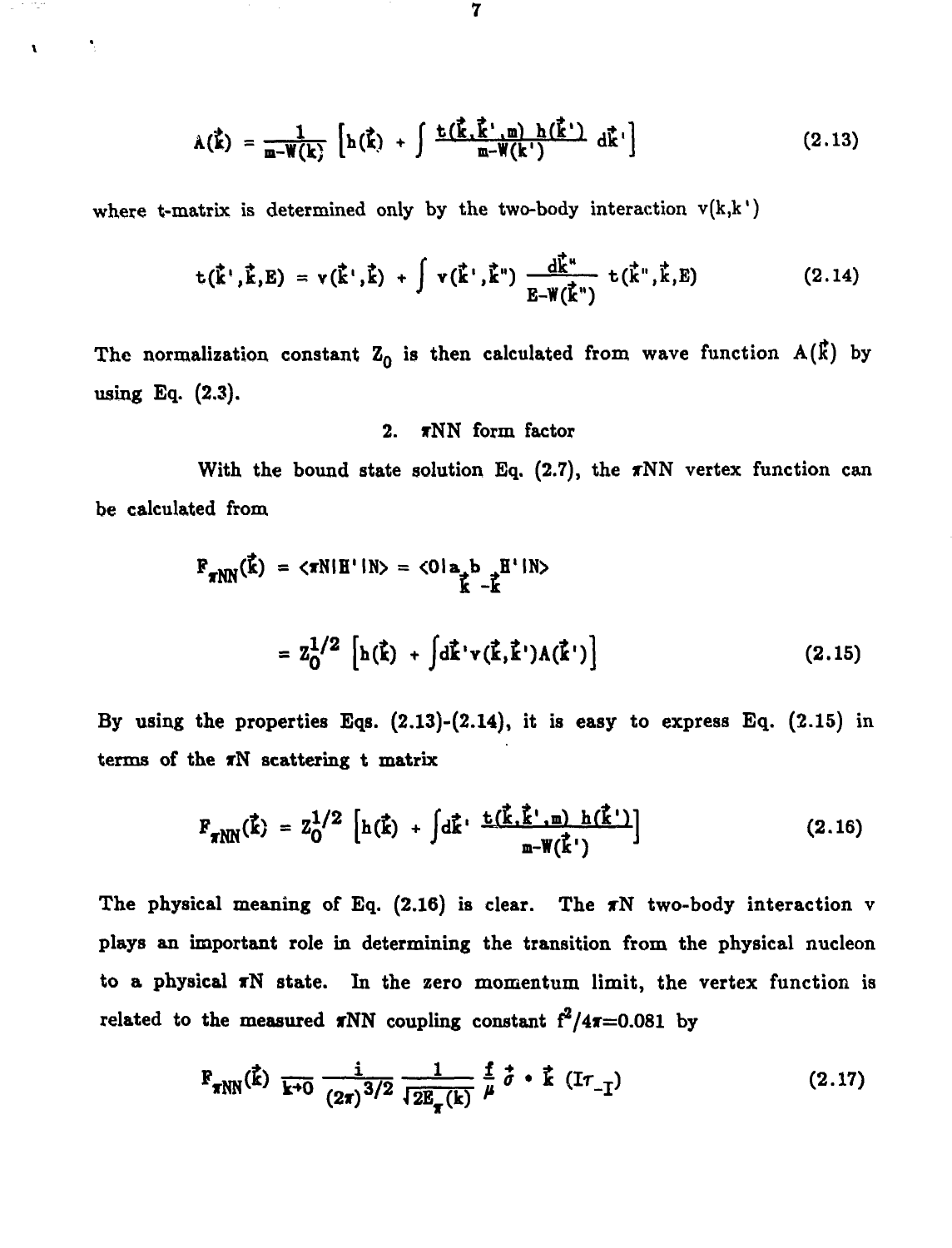where I is the z-component of pion isospin,  $\vec{\sigma}$  and  $\vec{\tau}$  are the usual Pauli **operators. We also have defined**

$$
\tau_{\pm} = \frac{\overline{+1}}{\overline{12}} (\tau_1 \pm i\tau_2)
$$

### **3. rN scattering**

**The rN scattering matrix is defined by**

$$
\mathbf{T}(\vec{k}^{\prime}, \vec{k}, E) = \langle \vec{k}^{\prime} | \mathbf{T}(E) | \vec{k} \rangle
$$
 (2.18)

**with**

 $\frac{\bullet}{\epsilon}$ 

 $\hat{k}$  =  $a^+_{\hat{k}}b^+_{-\hat{k}}|0\rangle$ 

**where the scattering operator is defined by the model Hamiltonian Eqs. (2.8)- (2.9)**

$$
\mathbf{T}(\mathbf{E}) = \mathbf{H}^{\prime} + \mathbf{H}^{\prime} \frac{1}{\mathbf{E} - \mathbf{H} + \mathbf{i}\epsilon} \mathbf{H}^{\prime}
$$
 (2.19)

**By using standard projection techniques, it is straightforward to see that the solution of Eq. (2.19) can be expressed in terms of the t matrix defined by Eq. (2.14) and the vertex function h(k)**

$$
T(\vec{k}', \vec{k}, E) = t(\vec{k}', \vec{k}, E + i\epsilon) + \frac{H(\vec{k}', E) H^+(\vec{k}, E)}{E - m_0 - \Sigma(E)}
$$
(2.20)

**with**

$$
\Sigma(\mathbf{E}) = \Sigma_{\Omega}(\mathbf{E}) + \Sigma_{\Gamma}(\mathbf{E}) .
$$

**The self-energies of the bare particle No are**

A

 $\overline{\phantom{a}}$ 

$$
\Sigma_{0}(\mathbf{E}) = \int \frac{\mathbf{h}(\vec{\mathbf{k}}) \mathbf{h}^{+}(\vec{\mathbf{k}})}{\mathbf{E} - \mathbf{W}(\mathbf{k}) + i\epsilon} d\vec{\mathbf{k}}
$$
\n
$$
\Sigma_{\mathbf{I}}(\mathbf{E}) = \int \mathbf{h}(\vec{\mathbf{k}}) \frac{d\vec{\mathbf{k}}}{\mathbf{E} - \mathbf{W}(\mathbf{k}) + i\epsilon} \mathbf{t}(\vec{\mathbf{k}}, \vec{\mathbf{k}}^{+}, \mathbf{E}) \frac{d\vec{\mathbf{k}}^{+}}{\mathbf{E} - \mathbf{W}(\vec{\mathbf{k}}^{+}) + i\epsilon} \mathbf{h}^{+}(\vec{\mathbf{k}}^{+}) d\vec{\mathbf{k}}^{+} \qquad (2.21)
$$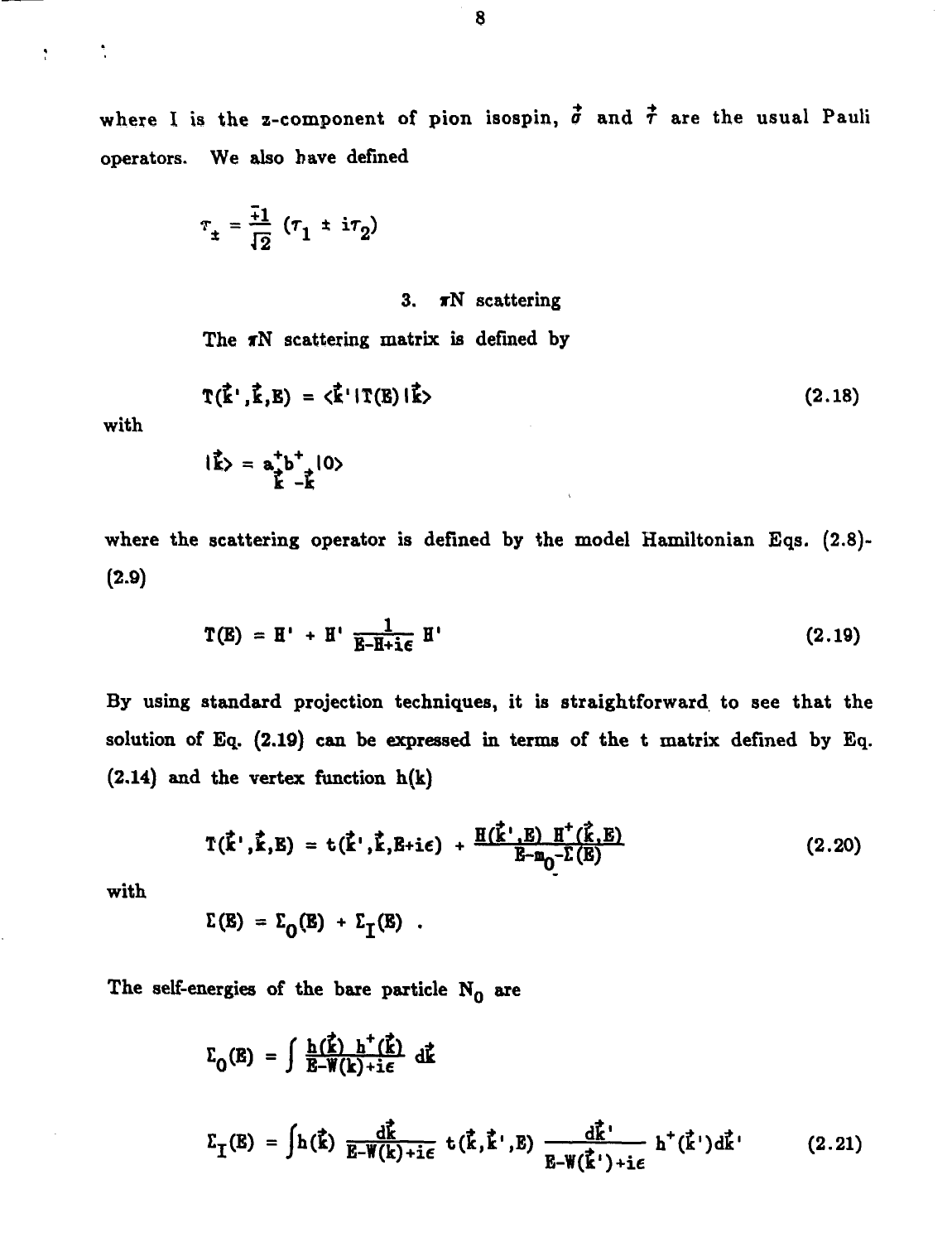**The renormalized vertex interaction is**

$$
H^+(\vec{k},E) = h^+(\vec{k}) + \int d\vec{k} \cdot \frac{h^+(\vec{k}) + f(\vec{k}) \cdot f(\vec{k})}{E-W(k)+i\epsilon}
$$
  

$$
H(\vec{k},E) = h(\vec{k}') + \int d\vec{k} \frac{f(\vec{k}) \cdot f(\vec{k}) - f(\vec{k})}{E-W(\vec{k})+i\epsilon}
$$
(2.22)

Clearly at E=m, the renormalized vertex function  $H(\vec{k},m)$  is related to the  $\pi NN$ **form factor defined by Eq, (2,16)**

$$
H(\vec{k}, m) = \frac{1}{Z_0^{1/2}} F_{\pi NN}(\vec{k})
$$
 (2.23)

**To end this section, we want to show explicitly that the scattering solution given above is consistent with the bound state condition; i.e. the scattering amplitude has a pole at E=m and its residue is uniquely determined** by the physical  $\pi NN$  coupling constant f. This is done by expanding the selfenergy of  $N_0$  to write the second term of the  $T$ N amplitude Eq. (2.20) as

$$
\frac{\mathbf{H}(\vec{k},\mathbf{E}) \ \mathbf{H}^+(\vec{k},\mathbf{E})}{\mathbf{E}-\mathbf{m}_0-\Sigma(\mathbf{E})} = \frac{\mathbf{H}(\vec{k},\mathbf{E}) \ \mathbf{H}^+(\vec{k},\mathbf{E})}{\mathbf{E}-\mathbf{m}_0-\Sigma(\mathbf{m})-(\mathbf{E}-\mathbf{m})} \frac{\partial \Sigma(\mathbf{E})}{\partial \mathbf{E}}\Big|_{\mathbf{E}=\mathbf{m}} - \Sigma_{\mathbf{R}}(\mathbf{E})
$$
(2.24)

**where**

 $\frac{1}{\lambda}$ 

 $\frac{\bullet}{4}$ 

$$
\Sigma_{\mathbf{R}}^{\prime}(\mathbf{E}) = \sum_{n=2}^{\infty} (\mathbf{E}-\mathbf{m})^n \frac{\partial^n \mathbf{\Sigma}(\mathbf{E})}{\partial \mathbf{E}^n} \Big|_{\mathbf{E}=\mathbf{m}}
$$

**By using the Eqs. (2.11) and (2.13) one can show that**

$$
\mathbf{m} = \mathbf{m}_{0} + \Sigma(\mathbf{m}) \tag{2.25}
$$

**In Appendix B, we show explicitly that**

$$
1 - \frac{\partial \Sigma(\mathbf{E})}{\partial \mathbf{E}} \Big|_{\mathbf{E} = \mathbf{m}} \equiv \mathbf{Z}_0^{-1} \tag{2.26}
$$

9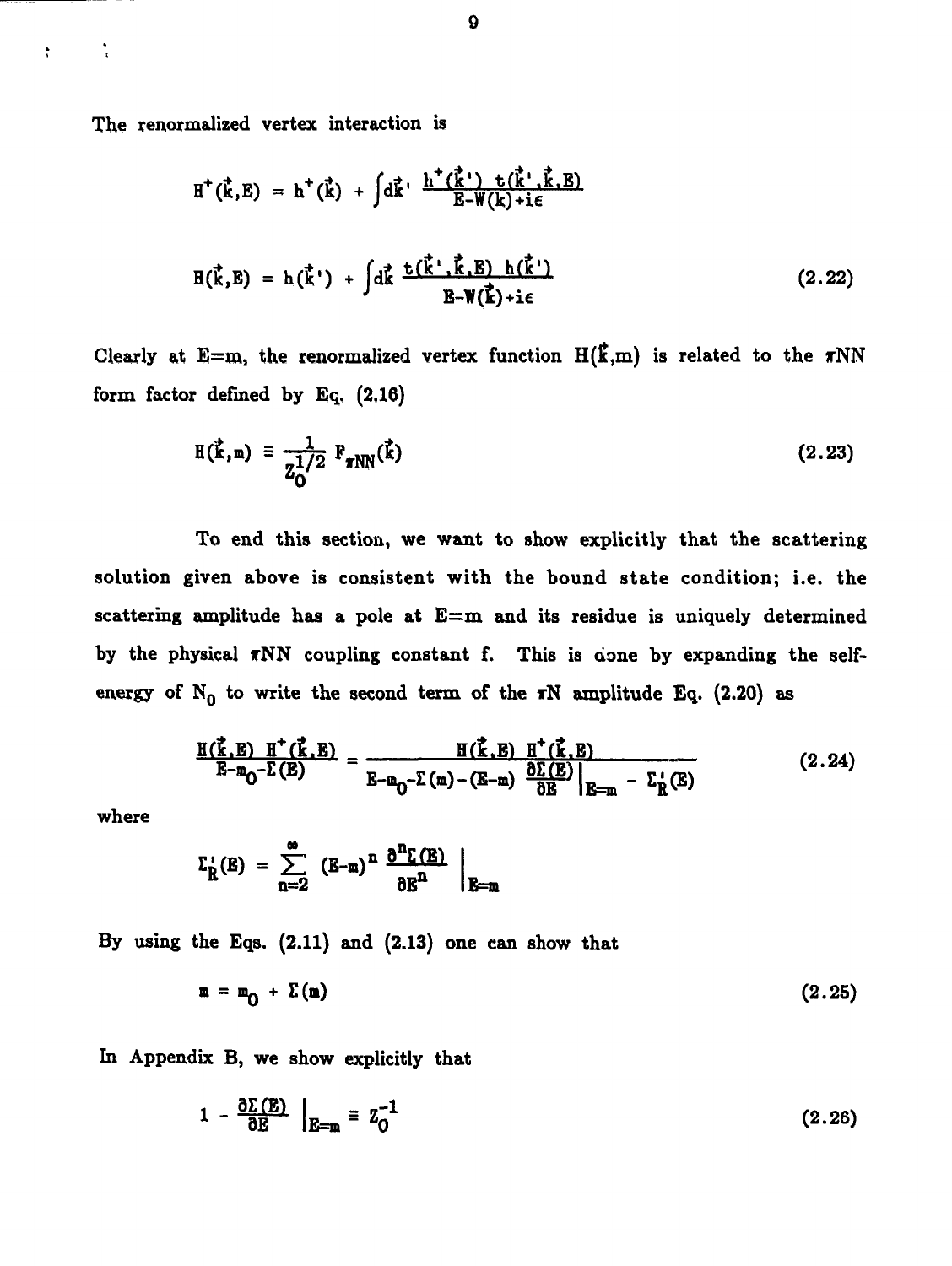**Since**

 $\ddot{\cdot}$ 

 $\mathbf{r}$ 

$$
\Sigma^{\bullet}(\mathfrak{m})_{R} = 0
$$

**we can use Eqs. (2.23)-(2.26) to show that**

$$
\frac{H(\vec{k}, E) H^+(\vec{k}, E)}{E-M_0-\Sigma(E)}
$$
\n
$$
\xrightarrow{F_{\pi NN}(\vec{k} \cdot P_{\pi NN}(\vec{k}))} \frac{F_{\pi NN}(\vec{k})}{E-m}
$$
\n
$$
\xrightarrow{\hat{f}^2 \to 0} \frac{1}{(2\pi)^3} \frac{1}{\Sigma E_{\pi}(k)} \frac{1}{\Sigma E_{\pi}(k')} \frac{k k'}{\Sigma E_{\pi}(k')} \frac{(\sigma \cdot \vec{k})}{\mu} (\tau_{-\Gamma} \tau_{-\Gamma}^+) \qquad (2.28)
$$
\n
$$
\vec{k} \to 0
$$

**The constructed xN t-matrix therefore has a pole at E=m. The residue of the pole is uniquely defined by the xNN coupling constant f. Our model therefore has the required properties of a physical TN amplitude, and can be used to confront the scattering data.**

### **IE. NUMERICAL RESULTS**

**To proceed, we need to define the vertex function h(k) and the twobody matrix element v(k,k'). We parameterize them according to the forms deduced from using the wave function defined by Eq. (2.2) to evaluate the matrix elements**  $\langle N_0 | H_B | \pi N \rangle$  **and**  $\langle \pi N | H_B | \pi N \rangle$ **, where**  $H_B$  **is a more** fundamental Hamiltonian defined by a bare vertex  $\mathbf{xN_0^+} + N_0$  and a two-body **TNQ+TNQ interactions. The resulting forms of these two matrix elements are given in Appendix A, where we also discuss the self-consistent problem involved in obtaining the bound state solution of the form Eq. (2.2). For our present** construction of the model in the subspace  $N_0 \oplus \pi N$ , it is only necessary to note **that such a more fundamental consideration suggests that the TN+JTN interaction can be taken as a separable form. Taking into account spin-isospin quantum numbers explicitly, we write**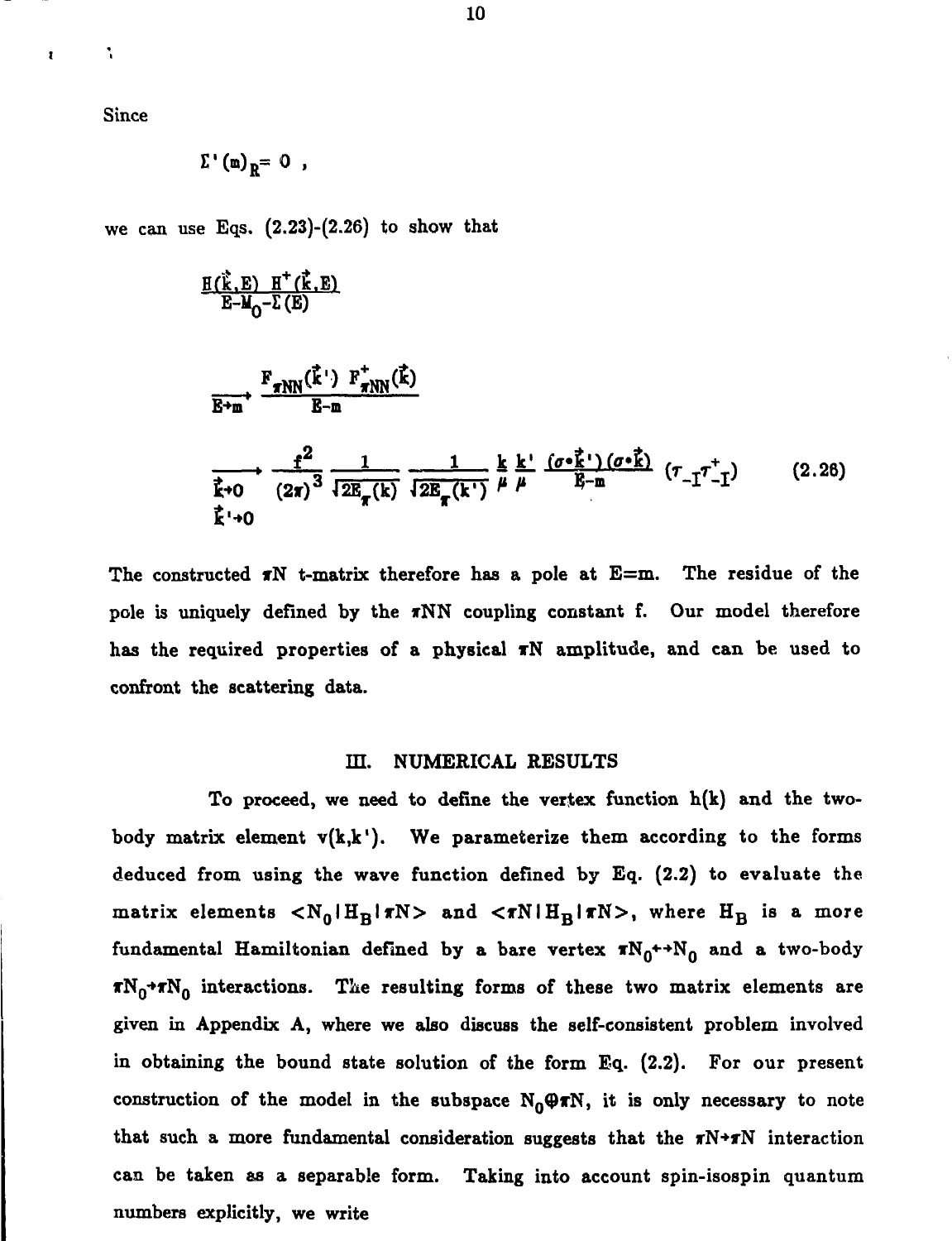$$
\mathbf{v}(\vec{\mathbf{k}}^{\prime},\vec{\mathbf{k}})=\sum_{\alpha}\frac{\mathbf{J}_{\alpha}^{\mathbf{M}}\mathbf{a}^{\mathbf{T}}\mathbf{a}^{\mathbf{M}}\mathbf{\dot{\mathbf{T}}}}{\ell_{\alpha}^{1/2}}(\hat{\mathbf{k}}^{\prime})\mathbf{v}_{\alpha}(\mathbf{k}^{\prime},\mathbf{k})\frac{\mathbf{J}_{\alpha}^{\mathbf{M}}\mathbf{a}^{\mathbf{T}}\mathbf{a}^{\mathbf{M}}\mathbf{\dot{\mathbf{T}}}}{\ell_{\alpha}^{1/2}}(\hat{\mathbf{k}})
$$
(3.1)

**with**

 $\ddot{\cdot}$ 

$$
\mathbf{v}_{\alpha}(\mathbf{k}^{\mathsf{T}}, \mathbf{k}) = \sum_{\mathbf{i}, \mathbf{j} = 1}^{\mathbf{2}} \mathbf{g}_{\mathbf{i}}^{\alpha}(\mathbf{k}^{\mathsf{T}}) \ C_{\mathbf{i}, \mathbf{j}}^{\alpha} \mathbf{g}_{\mathbf{j}}^{\alpha}(\mathbf{k})
$$

where is the usual normalized spin-isospin-angular function for the  $\pi N$ channel  $\alpha$ . For the P<sub>11</sub> channel considered here, we have  $J_{\alpha} = T_{\alpha} = 1/2$  and  $\ell_a=1$ . We parameterize  $g(k)$  as

$$
g_1^{\alpha}(k) = \frac{1}{\sqrt{2}} \frac{1}{(m+\mu)} \left(\frac{k}{\mu}\right)^{\ell_{\alpha}} e^{-\left(k/a_{\alpha}^{\frac{1}{2}}\right)^2}
$$
 (3.2)

**The vertex interaction is parameterized as**

$$
h(\vec{k}) = \frac{1}{(2\pi)^{3/2}} \frac{i}{\sqrt{2E_{\pi}(k)}} \frac{f_0}{\mu} \vec{\sigma} \cdot \vec{k} \left[ \frac{A_{\pi NN}^2}{A_{\pi NN}^2 + k^2} \right] (I\tau_{-1})
$$
(3.3)

**where I indicates the z-component of the pion isospin.**

**The free parameters of the model are the mass of the bare particle**  $m_0$ , coupling constant  $f_0$  and range  $\Lambda_{\text{FNN}}$  of the vertex interaction h(k), coupling constants  $C_{ij}^{\alpha}$  and ranges  $a_i^{\alpha}$  of the two-body interaction  $v(k,k')$ . We adjust **these parameters to fit the data of the nucleon mass, TNN coupling constant and rN** scattering phase shifts below the pion production threshold. In the  $\chi^2$  fit to the data, we look for solutions with a bare mass  $m_0 \sim 1000$  Mev. This **probably will lead to a simple interpretation that the core is the object with three valance quarks, as described by the standard nonrelativistic quark model or the Bag model. We found that no fit can be obtained if the two-body TN interaction v is set to zero. This is consistent with the findings of Ref. 5. In Table I we list the determined parameters. The calculated phase shifts are compared with the data in Fig. 1.**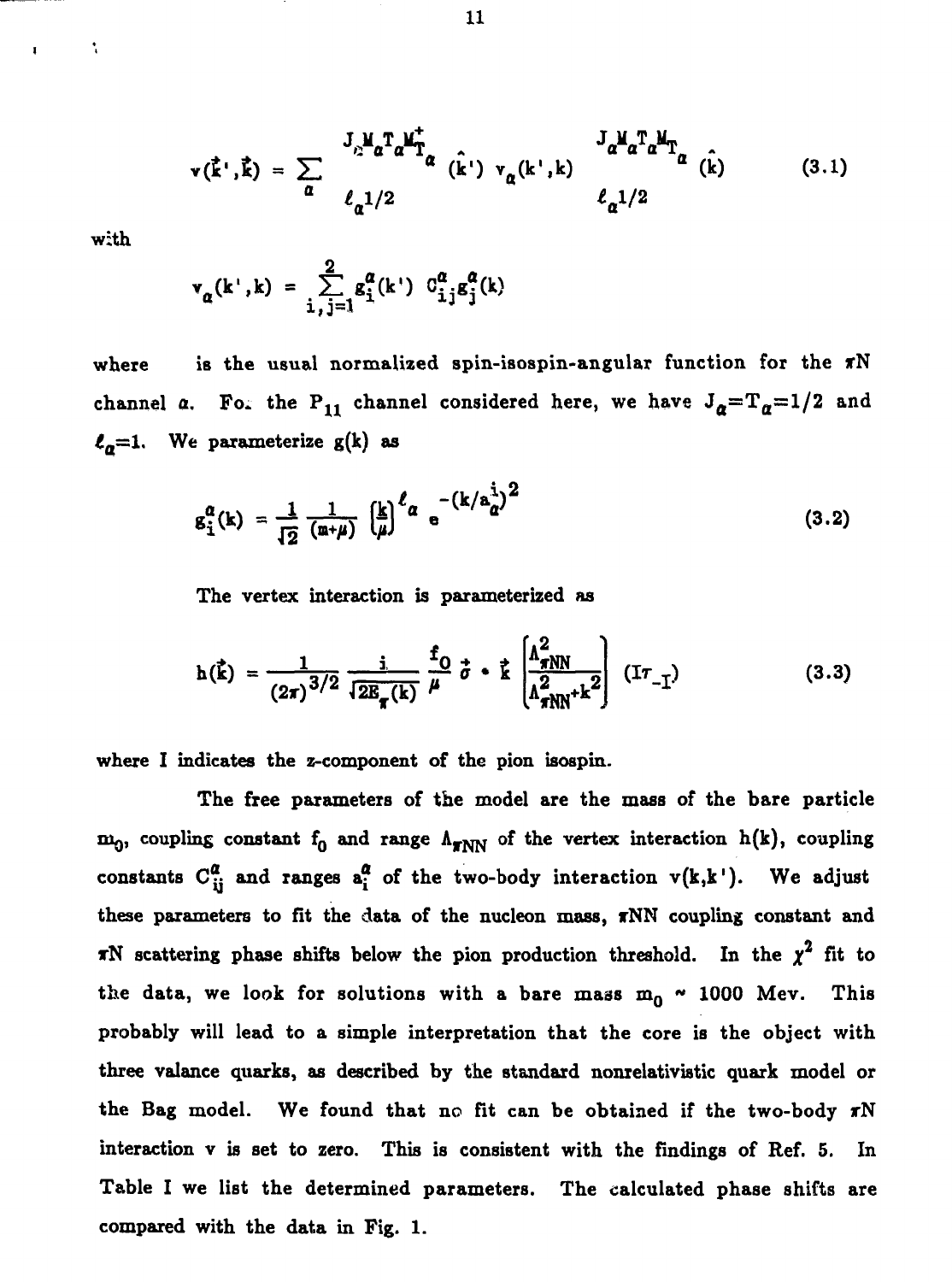Because of the simplicity of the separable parameterization of  $v(k, k')$ , the radial part of the pion wave function, defined by Eq. (2.13), can be explicitly written as

$$
\mathbf{A}_{\alpha}(\mathbf{k}) = \frac{1}{\mathbf{m} - \mathbf{W}(\mathbf{k})} \left[ \tilde{\mathbf{h}}(\mathbf{k}) + \sum_{i=1}^{2} \beta_{i} \mathbf{g}_{i}^{\alpha}(\mathbf{k}) \right]
$$
(3.4)

where

t,

ż

$$
\tilde{h}(k) = \frac{1}{(2\pi)^{3/2}} \frac{f_0}{\sqrt{2E_{\pi}(k)\mu}} \frac{k}{\mu} \left[ \frac{\Lambda_{\pi NN}^2}{\Lambda_{\pi NN}^2 + k^2} \right]
$$

The calculated coefficients  $\beta_i$  are also given in Table I. In Fig. 2 we display the calculated radial wave function  $\lceil kA_{\alpha}(k) \rceil$ .

By using Eq. (2.3), we can calculate  $Z_0$  and also the probability functions from Eq. (2.1). The results are:

$$
P_0 = Z_0 = 0.80
$$
  
\n
$$
P_1 = 0.16
$$
  
\n
$$
P_2 = 0.032
$$
  
\n
$$
P_3 = 0.0064
$$

This means that the mesonic component of the nucleon is 20% and is dominated by the one-pion component.

## IV. PREDICTIONS OF ELECTROMAGNETIC PRODUCTION OF PIONS

The need of a two-body  $\pi N$  interaction to fit the  $\pi N$  scattering data leads to the presence of the off-shell  $\pi N$  scattering amplitude in determining the  $\pi NN$  form factor, as seen in Eq. (2.16). The importance of this  $\pi N$  correlation effect is illustrated in Fig. 3a, where we compare our form factor (solid curve) and the conventional monopole parameterization with same  $\Lambda_{\pi NN}$ =980 MeV/c (dashed) and 500 MeV/c (dash-dotted). It is clear that the theoretical results cannot be represented adequately by the conventional monopole form. We foun. that a reasonable representation of our result is (Fig. 3b)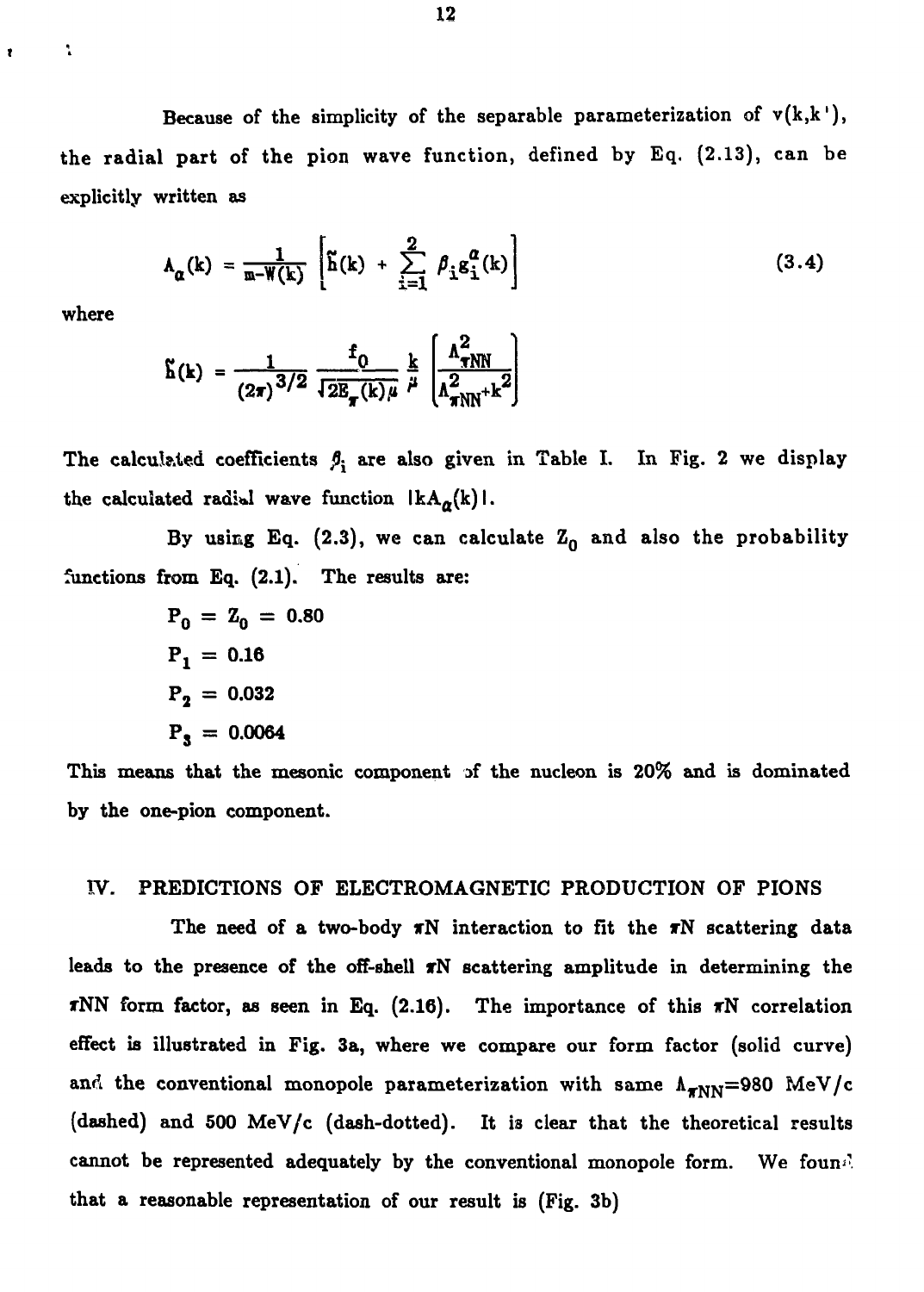$$
F_p(k) = \frac{1 + \exp(-k^2/t_1^2)}{1 + \exp(+k^2/t_2^2)}
$$
(4.1)

with  $t_1=5000$  MeV/c,  $t_2=480$  MeV/c. The significance of our prediction is already notable in the low momentum part of the form factor, which can be explored in the study of low and intermediate energy nuclear reactions. To illustrate this point, we have studied electromagnetic production of pions from nuclear targets.

In the impulse approximation, the electromagnetic production of pions from a nuclear target can be calculated from the amplitude of the elementary  $\gamma$ N+ $\pi$ N process. If we follow the conventional approach and calculate this amplitude from the Born term deduced from the field theoretical Largrangian of pion nucleon interaction, the calculated cross section is directly proportional to the  $\pi NN$  form factors. Such a first-step calculation of  $\eta p + \pi^+ n$  and  $(e,e'+\pi^+)$  from the deuteron has been carried out for the present study by using the approach developed in Ref. 6. In addition to the Born term taken from the work by Larget,<sup>4</sup> we also add the  $\Delta$  excitation term following the approach by Koch and Moniz.<sup>7</sup> In the d(e,e' $\pi$ <sup>+</sup>) calculation, we concentrate on the kinematics that the outgoing pion is in the direction parallel to the exchanged virtual photon, so that the dominant mechanism is the interaction between the photon and the pion emitted from the nucleon in the deuteron. The calculated cross section of  $d(e,e' \pi^+)$  is therefore a direct measure of the  $\pi NN$  form factor.

Two typical results are shown in Fig. 4a for  $\eta p + \pi^+ n$  and Fig. 4b for  $d(e,e' \pi^+)$ . The dashed curves are calculated from the conventional monopole TNN form factor with  $\Lambda_{\pi NN}$ =1000 MeV/c. The solid curves are calculated from our form factor. Our results suggest that the conventional monopole parameterization is not adequate for a precise study of pionic effects. We want to emphasize here that the differences shown in Fig. 4 are the errors one can

N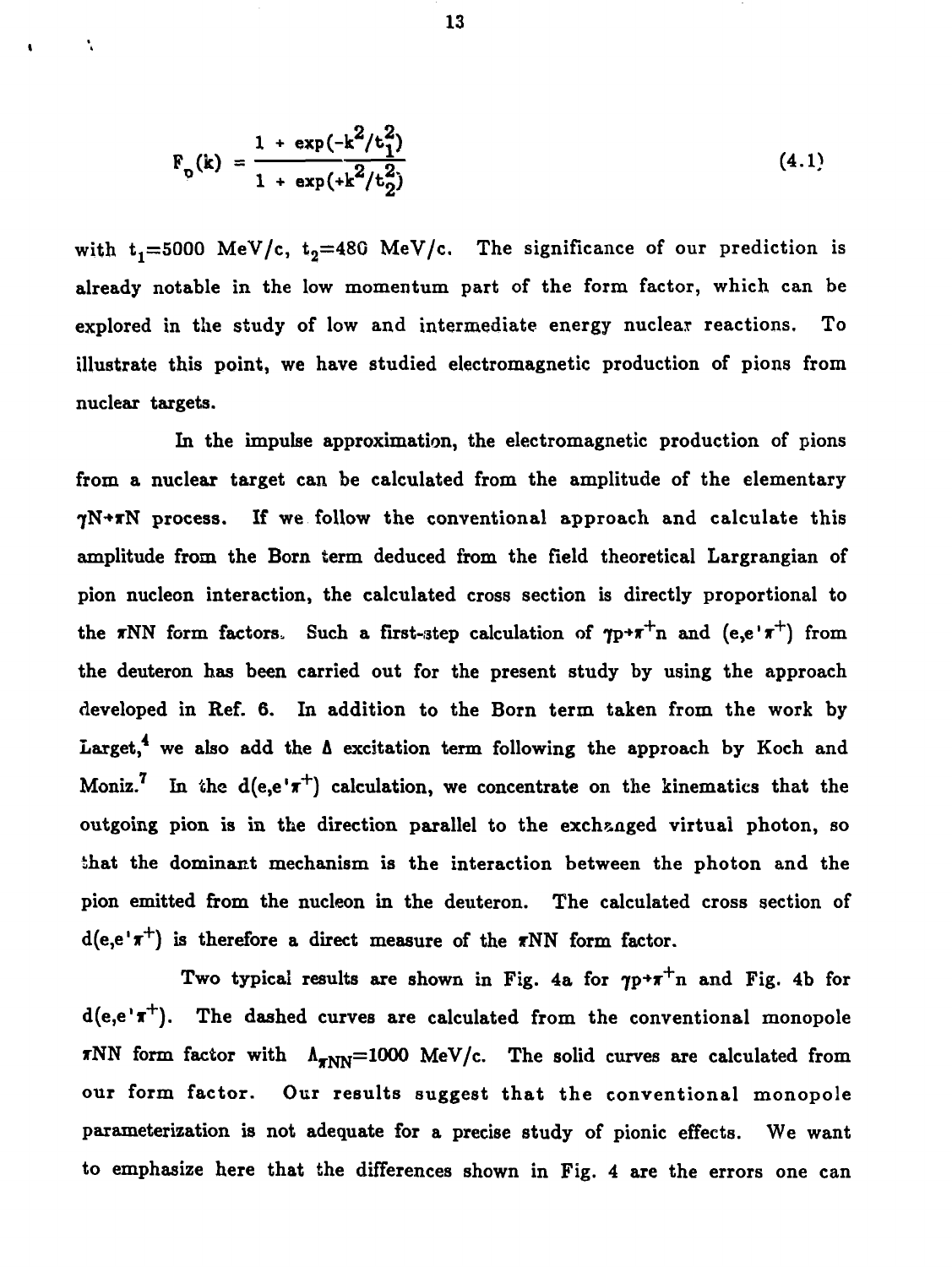make in interpreting the data, if the observed low energy  $\pi N$  scattering dynamics is not taken into account in describing  $\pi NN$  form factor.

### V. SUMMARY

We have presented a model for a consistent description of pion distribution inside the nucleon and the low energy  $\pi N$  scattering. The underlying dynamics is assumed to be a vertex interaction for describing the absorption and emission of pions by a core  $(N_0)$  of the nucleon, and a two-body direct interaction between the core and the pion. We further assume that the pions are all in the same lowest eigenstate of the system, as described by the model wave function Eq. (2.2). It is then possible to solve the problem in a subspace spanned by the core state  $N_0$  and the physical  $\pi N$  state. By fitting the data of the zucleon mass,  $\pi NN$  coupling constant and the low energy  $\pi N$ scattering data, we have determined the vertex interaction describing the transition from the core state to the  $\pi N$  state, and a two-body  $\pi N$  interaction. The relationships between these two phenomenological quantities and the underlying more fundamental "bare" Hamiltonian for the pion and the core are briefly discussed in the appendix.

The main outcome is a pion wave function given explicitly in Eq. (3.4), which can be used in other studies. As an example we have shown, in an impulse approximation calculation of the electromagnetic production of pions from the nucleon and the deuteron, that the conventional monopole parameterization of the  $\pi NN$  form factor is not adequate. Our studies of other pionic nuclear reactions will be published elsewhere.

Ä.

t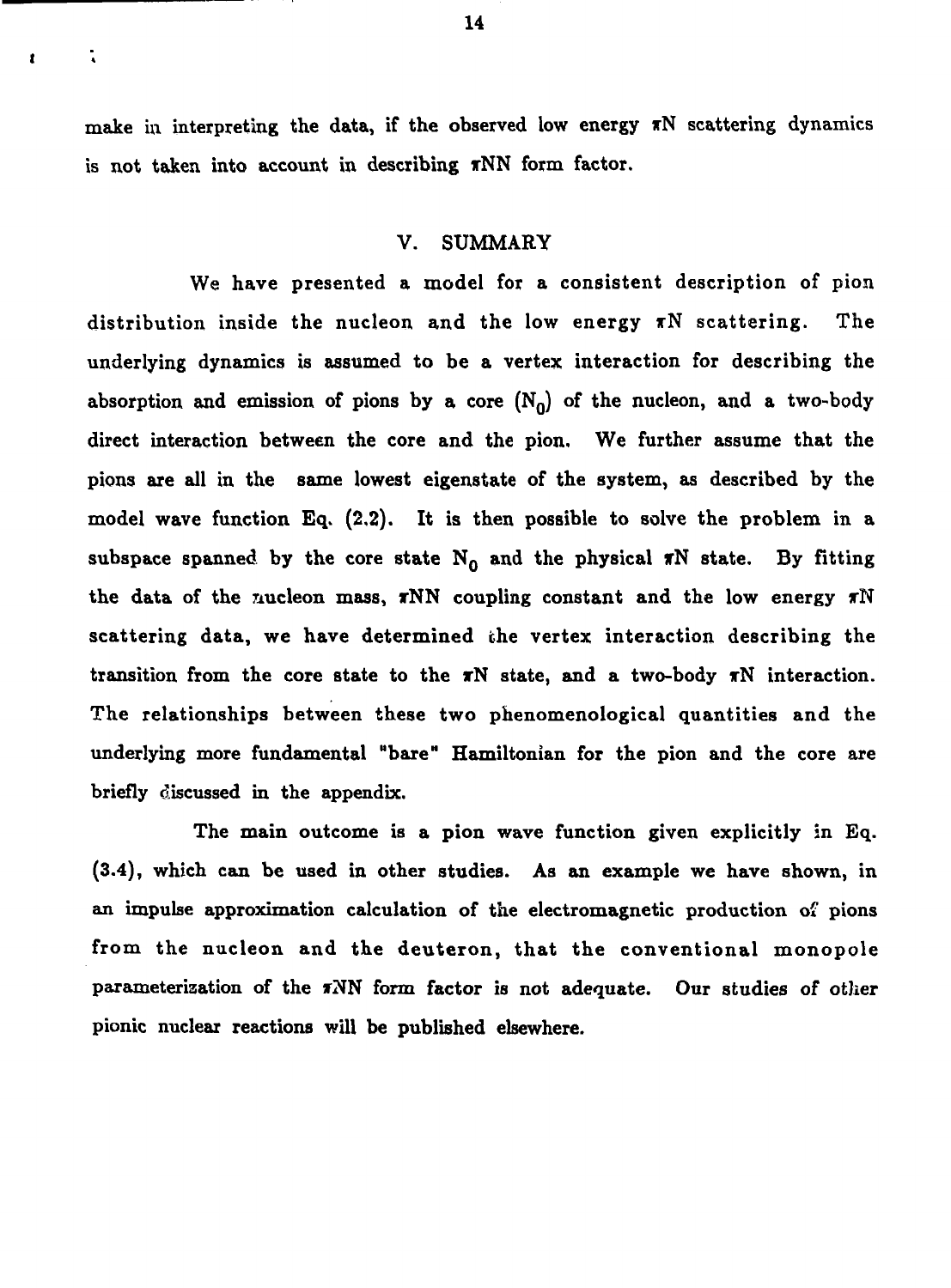### APPENDIX A

In this appendix, we briefly discuss the self-consistent problem involved in obtaining the model wave function Eq. (2.2) from the following "bare" Hamiltonian

$$
\mathbf{H}_{\mathbf{B}} = \mathbf{H}_{\mathbf{OB}} + \mathbf{H}_{\mathbf{B}}' \tag{A.1}
$$

$$
H_{OB} = \int d\vec{k} \sqrt{\mu^2 + k^2} a_{\vec{k}}^{\dagger} a + \int d\vec{p} \sqrt{m_0^2 + p^2} C_{\vec{p}}^{\dagger} C_{\vec{p}} \qquad (A.2)
$$

and

 $\ddot{\phantom{a}}$ 

 $\pmb{\cdot}$ 

**^ = Jdpd£ [hQ(«) § c V + hj(\*) C\* C+a 1** L p+k p k p+k p kj **+ Jdpdk'dp'dk'<sup>1</sup> fiCp'+J'-p-^) 0\*aj0 <sup>+</sup> a vo(«',/c) (A.3)**

All of the notations in the above equations are explained in Sect. II. Projecting the bound state equation in c.m. frame  $(\vec{k} = -\vec{p} = \vec{k})$ 

$$
(\mathbb{H}_{B} - m) \ \mathbb{Z}_{0}^{1/2} \Bigg[ |N_{0}\rangle + \sum_{i=1}^{m} \frac{1}{\sqrt{n!}} \left[ \prod_{i=1}^{n} ( \mathbb{Z}_{0}^{1/2} \mathbb{A}(\vec{k}_{i})) d\vec{k}_{i}^{*} \right] |N_{0}\rangle \Bigg] = 0 \qquad (A.4)
$$

onto the basis states  $\mathsf{IN}_0$ > and  $\mathsf{a}^{\pm}_k \mathsf{IN}_0$ >, we get the following nonlinear coupled integral equations

$$
m_{0} + \int (Z_{0}^{1/2} h_{0}^{+}(\vec{k})) \Lambda(\vec{k}) d\vec{k} = m
$$
 (A.5a)

$$
(z_0^{1/2}h_0(\vec{k})) + \sqrt{2} z_0 A(\vec{k}) \int (z_0^{1/2}h_0(\vec{k})) A(\vec{k}') d\vec{k}'
$$

$$
+ z_0 \left[ \sqrt{\frac{2}{m_0^2 + \vec{k}^2}} + \sqrt{\mu^2 + \vec{k}^2} \right] A(\vec{k})
$$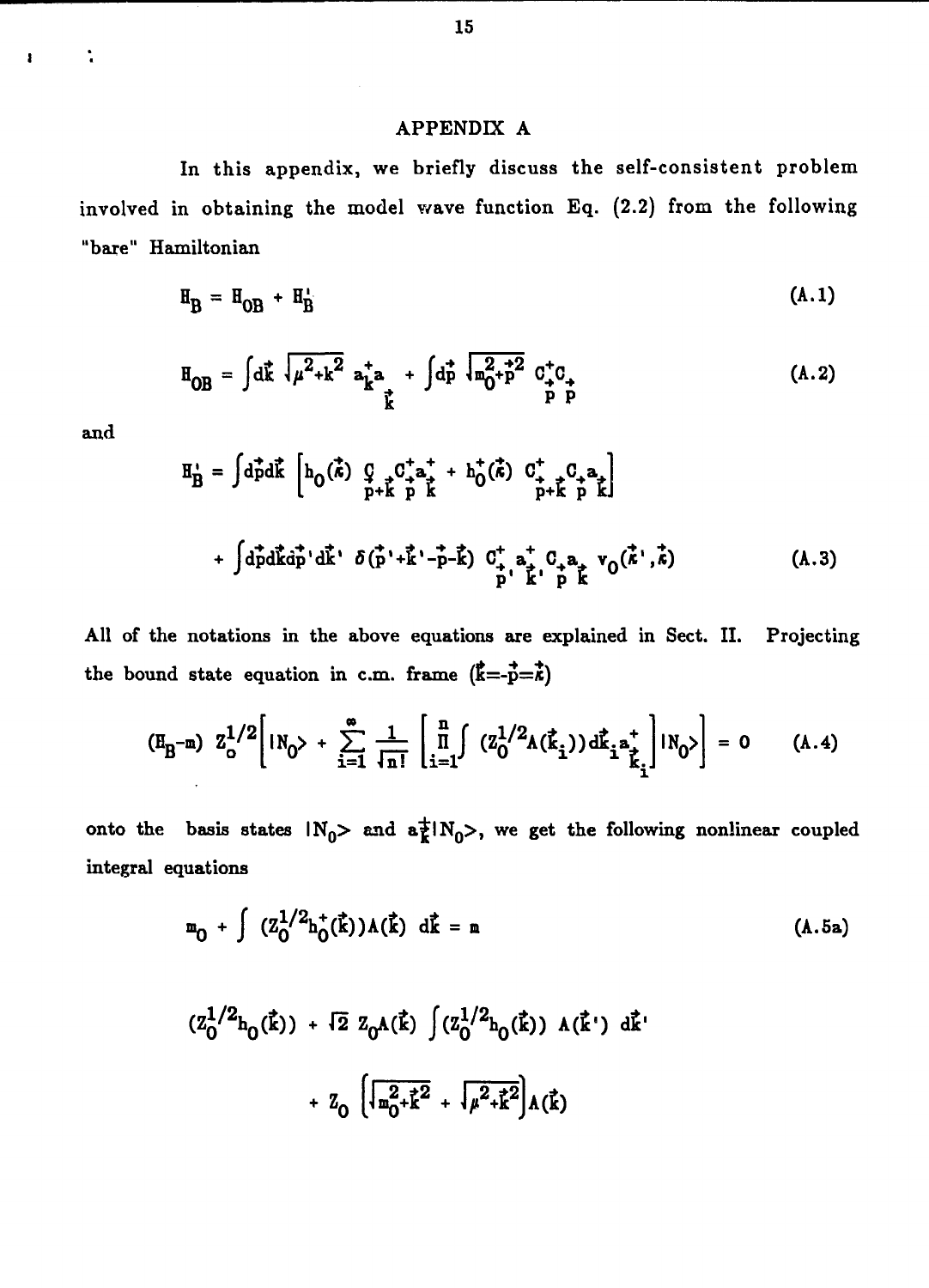+ 
$$
Z_0
$$
  $\int d\vec{k} v_0(\vec{k}', \vec{k}) A(\vec{k}) = Z_0 m A(\vec{k})$  (A.5b)

The normalization condition yields another condition

t

 $\ddot{\phantom{a}}$ 

$$
Z_0 = \frac{1}{1 + \int |A(\vec{k})|^2 d\vec{k}} \le 1
$$
 (A.5c)

In practice, we have very little information about the bare interactions. The task is to find  $h_0$  and  $v_0$  so that the above equations can be satisfied. It is interesting to note that if the two-body interaction  $v_0$  is neglected, the above equations can be cast into the following form

$$
Z_0 = Z_0^2 + \int \frac{(Z_0^{1/2} h_0(\vec{k})) (Z_0^{1/2} h_0^+(\vec{k})) d\vec{k}}{\sin \sqrt{2} (m - m_0) - \sqrt{m_0^2 + k^2} - \sqrt{\mu^2 + k^2}}
$$

$$
Z_0 m_0 + \int \frac{(z_0^{1/2} h_0(\vec{k})) (z_0^{1/2} h_0^+(\vec{k})) d\vec{k}}{\left[m - \int_2 (m - m_0) - \sqrt{m_0^2 + \vec{k}^2} - \sqrt{\mu^2 + \vec{k}^2}\right]^2} = mZ_0
$$

If we assume that the vertex interaction  $h_0(\vec{k})$  is known, then the existence of a bound state solution can be determined by examining whether the above set of nonlinear equations has solutions with positive definite values of  $Z_0$  and  $m_0$ .

The above equations illustrate the nontrivial self-consistent problem involved in getting the wave function Eq. (2.2) from the "bare" Hamiltonian of the form of Eq. (A.l). The problem becomes even more complicated if we also want to describe the  $T\text{N}$  scattering data. This is the motivation of constructing the simplified model described in the text. The relationship between our model and this probably more fundamental model can be established by equating our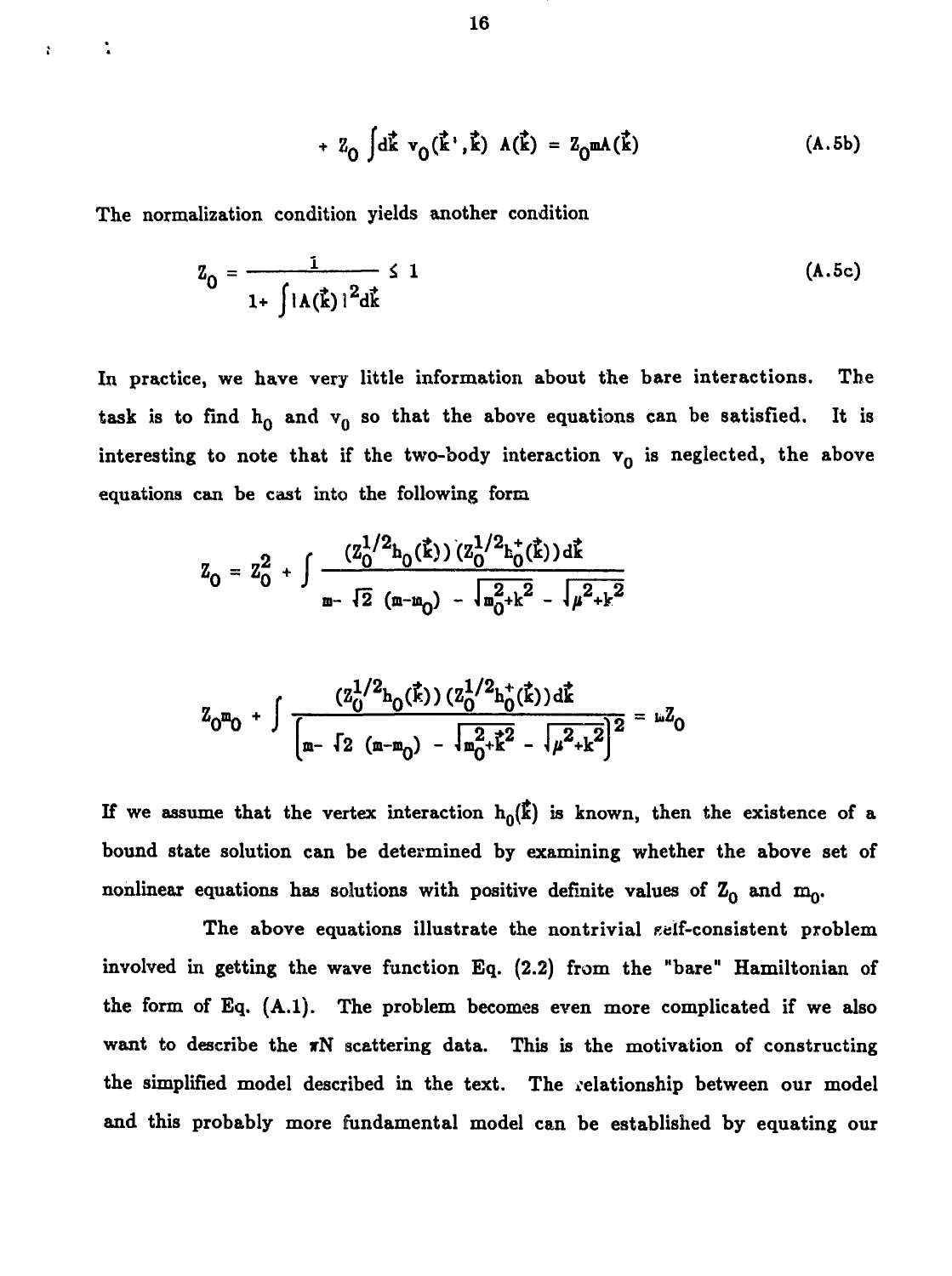$\pi N^{++}N_0$  vertex function and two-body  $\pi N$  matrix element to the matrix elements calculated from  $H_B'$ . The results are

$$
h(\vec{k}) = \langle N_0 | H_B^{\dagger} \hat{a}^{\dagger}_{\vec{k}} | N \rangle \equiv Z_0^{1/2} h_0(\vec{k})
$$

 $\ddot{\cdot}$ 

 $\mathbf{r}$ 

$$
v(\vec{k}^{\prime}, \vec{k}) = \langle N | a_{\vec{k}}^{\dagger} \cdot \vec{B}_{\vec{k}}^{a_{\vec{k}}} | N \rangle
$$
  
\n
$$
= \left\{ (Z_0^{1/2})^3 \left[ \sum_{n=1}^{\infty} \sqrt{n+1} (Z_0 D)^n \right] \left[ h_0^+(\vec{k}^{\prime}) A(\vec{k}) + A^+(\vec{k}^{\prime}) A(\vec{k}) H(Z_0 D) \right] \right\}
$$
  
\n
$$
+ v_0(\vec{k}^{\prime}, \vec{k}) + (Z_0^{1/2})^4 U^+(\vec{k}^{\prime}) A(\vec{k})
$$
  
\n
$$
x \left[ 1 + (0 Z_0) + \sum_{n=3}^{\infty} \frac{n! (n-2)!}{2!} (D Z_0)^{n-1} \right] + h.c.
$$

Where D and  $Z_0$  have been defined in Eq. (2.3), and

$$
U^+(\vec{k}^{\prime}) = \int \!\!\Lambda^+(\vec{k}) v_{\hat{U}}(\vec{k}^{\prime},\vec{k}) d\vec{k}
$$

We see that the bare vertex interaction is directly proportional to the vertex interaction in the subspace  $N_0\oplus\pi N$ . If the bare two-body interaction  $v_0$  can be neglected,  $v(k,k')$  is of the form of a separable interaction. This motivates the parameterizations of  $h(k)$  and  $v(k, k')$  in Sect. III.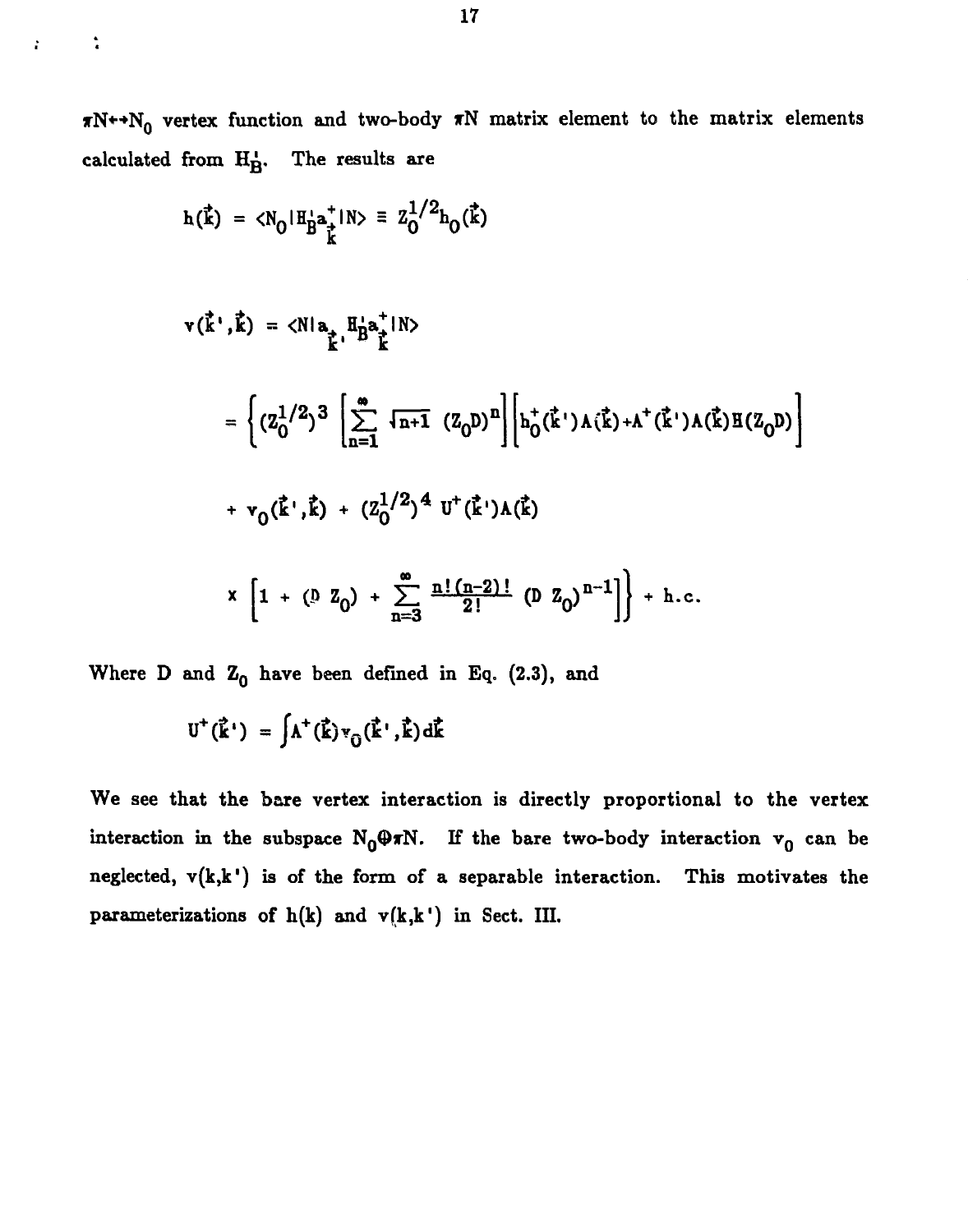# APPENDIX B

To show Eq. (2.25), we first note that the t-matrix, Eq. (2.14), can be written as

$$
t(\vec{k}', \vec{k}, E) = \langle \vec{k}' | t(E) | \vec{k} \rangle , \qquad (B.1)
$$

where

 $\ddot{\cdot}$ 

 $\mathbf{r}$ 

$$
t(E) = v + v \frac{1}{E - H_0} t(E) . \qquad (B.2)
$$

Equation (B.2) leads to the following relations

$$
t(E) = v + v \frac{1}{E - H_0 - v} v , \qquad (B.3)
$$

and hence

$$
v \frac{1}{E - H_0 - v} = t(E) \frac{1}{E - H_0} \tag{B.4a}
$$

$$
\frac{1}{\mathbf{E}-\mathbf{H}_0-\mathbf{v}} \mathbf{v} = \frac{1}{\mathbf{E}-\mathbf{H}_0} \mathbf{t}(\mathbf{E}) \quad . \tag{B.4b}
$$

We then have

$$
\frac{\partial \mathbf{t}(\mathbf{E})}{\partial \mathbf{E}} = -\mathbf{v} \frac{1}{(\mathbf{E} - \mathbf{H}_0 - \mathbf{v})^2} \mathbf{v}
$$

$$
\equiv - t(E) \frac{1}{(E - H_0)^2} t(E) . \tag{B.5}
$$

Now we also write the self energy (Eq. (2.21))

$$
\Sigma(E) = \langle N_0 | \hat{\Sigma}(E) | N_0 \rangle
$$
 (B.6)

where

$$
\hat{\Sigma}(E) = \frac{\hat{h}^+ \cdot \hat{h}}{E - H_0} + \hat{h}^+ \frac{1}{E - H_0} t(E) \frac{1}{E - H_0} \hat{h}
$$
 (B.7)

here, we have introduced a vertex operator  $\hat{h}$  by  $\langle \vec{k} | \hat{h} | N_0 \rangle = h(\vec{k})$ .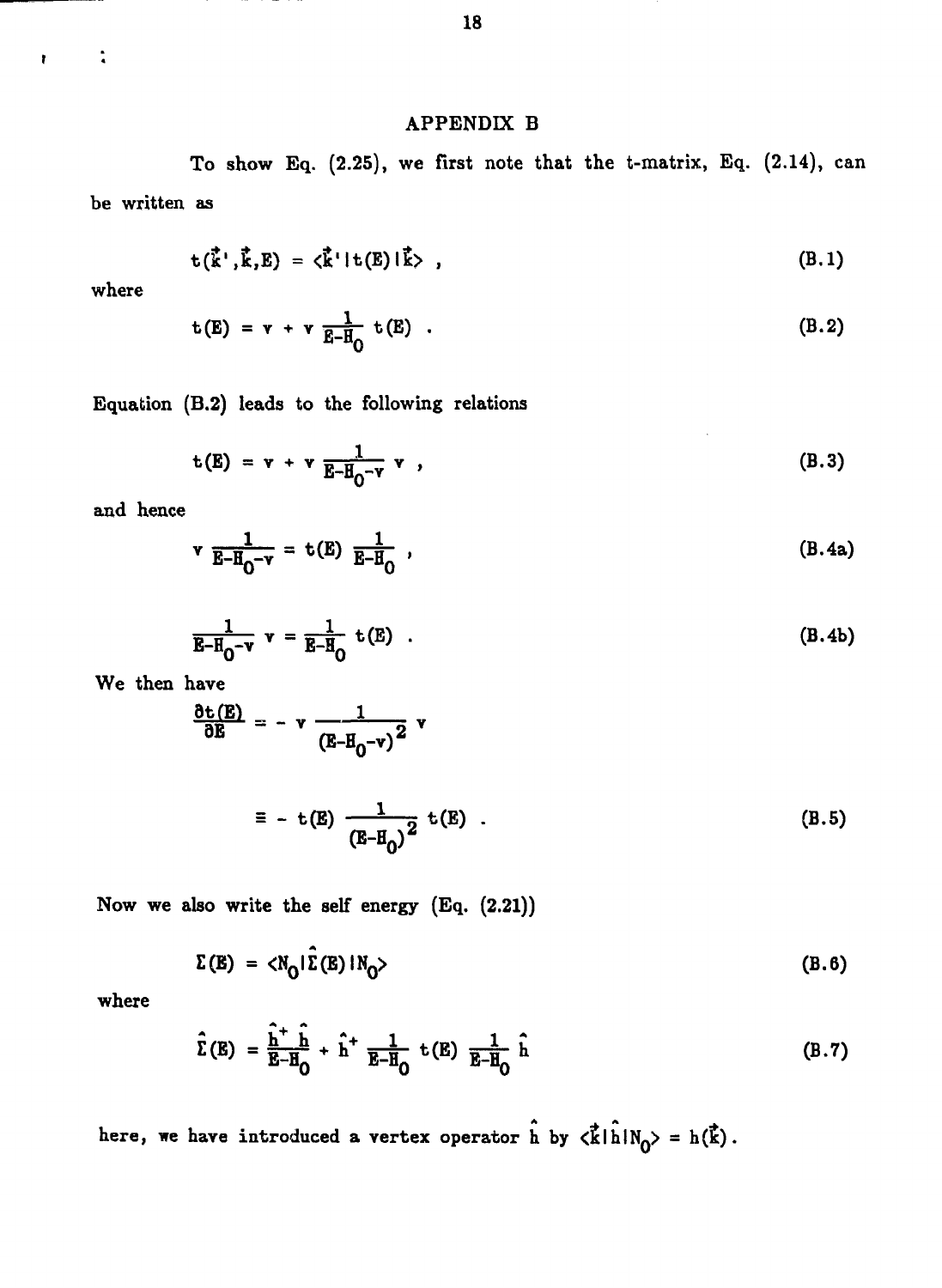**By using Eqs. (B.5) and (B.7), we have**

$$
\frac{\partial \hat{\Sigma}(E)}{\partial E} = -\left[\frac{\hat{h}^+ \hat{h}}{(E - H_0)^2} + \frac{h^+}{(E - H_0)^2} t(E) \frac{h}{E - H_0}\right] + \frac{h^+}{E - H_0} t(E) \frac{h}{(E - H_0)^2} + \frac{h^+}{E - H_0} t(E) \frac{1}{(E - H_0)^2} t(E) \frac{1}{E - H_0} h\right]
$$

$$
= \hat{h}^+(E) \hat{h}(E) \qquad (B.8)
$$

**where**

 $\ddot{\bullet}$ 

 $\mathbf{r}$ 

$$
\hat{\Lambda}(E) = \frac{\hat{h}}{E - H_0} + \frac{1}{E - H_0} t(E) \hat{h}
$$
\n
$$
\hat{\Lambda}^+(E) = \frac{\hat{h}^+}{E - H_0} + \hat{h}^+ t(E) \frac{1}{E - H_0}
$$
\n(B.9)

**From Eq. (B.9) it is easy to see that the wave function Eq. (2.15) can be written as**

$$
A(\vec{k}) = \langle \vec{k} | \hat{A}(E) | N_0 \rangle
$$
 (B.10)

**We finally arrive at**

$$
1 - \frac{\partial \Sigma(E)}{\partial E}\Big|_{E=m} = 1 - \langle N_0 \Big| \frac{\partial \hat{\Sigma}(E)}{\partial E}\Big|_{E=m} |N_0\rangle
$$

$$
= 1 + \langle N_0 \vert \hat{\Lambda}^+(E) \hat{\Lambda}(E) |N_0\rangle
$$

$$
= 1 + \int |A(\vec{k})|^2 d\vec{k}
$$

$$
= 1 + D
$$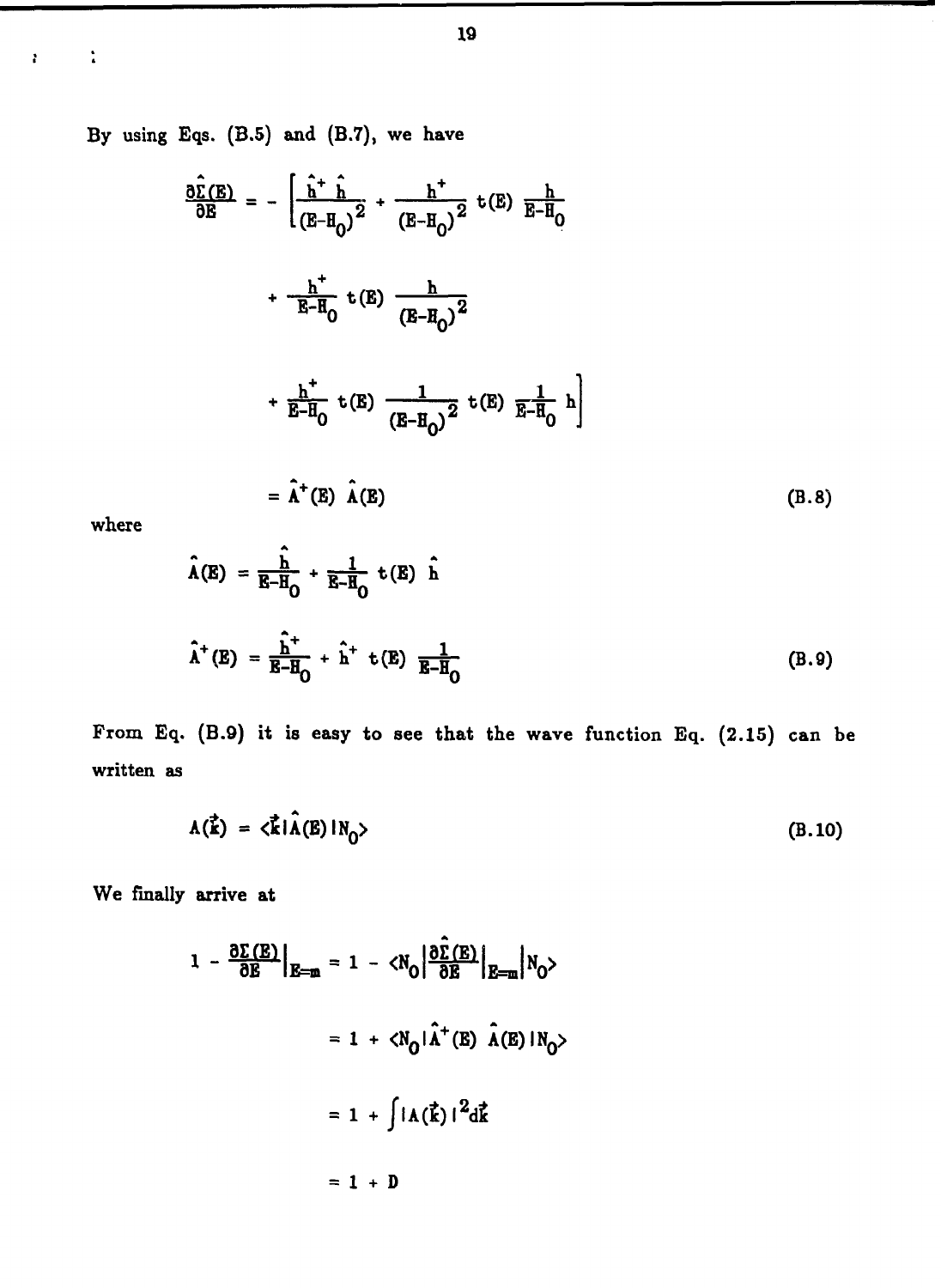

Here we have used the definitions of D and  $Z_0$  given in Eq. (2.3).

*<sup>n</sup>* **«**

This works supported by **the** U. S. Department of Energy, Nuclear Physics Division, under **contract W-31-109-ENG-38.**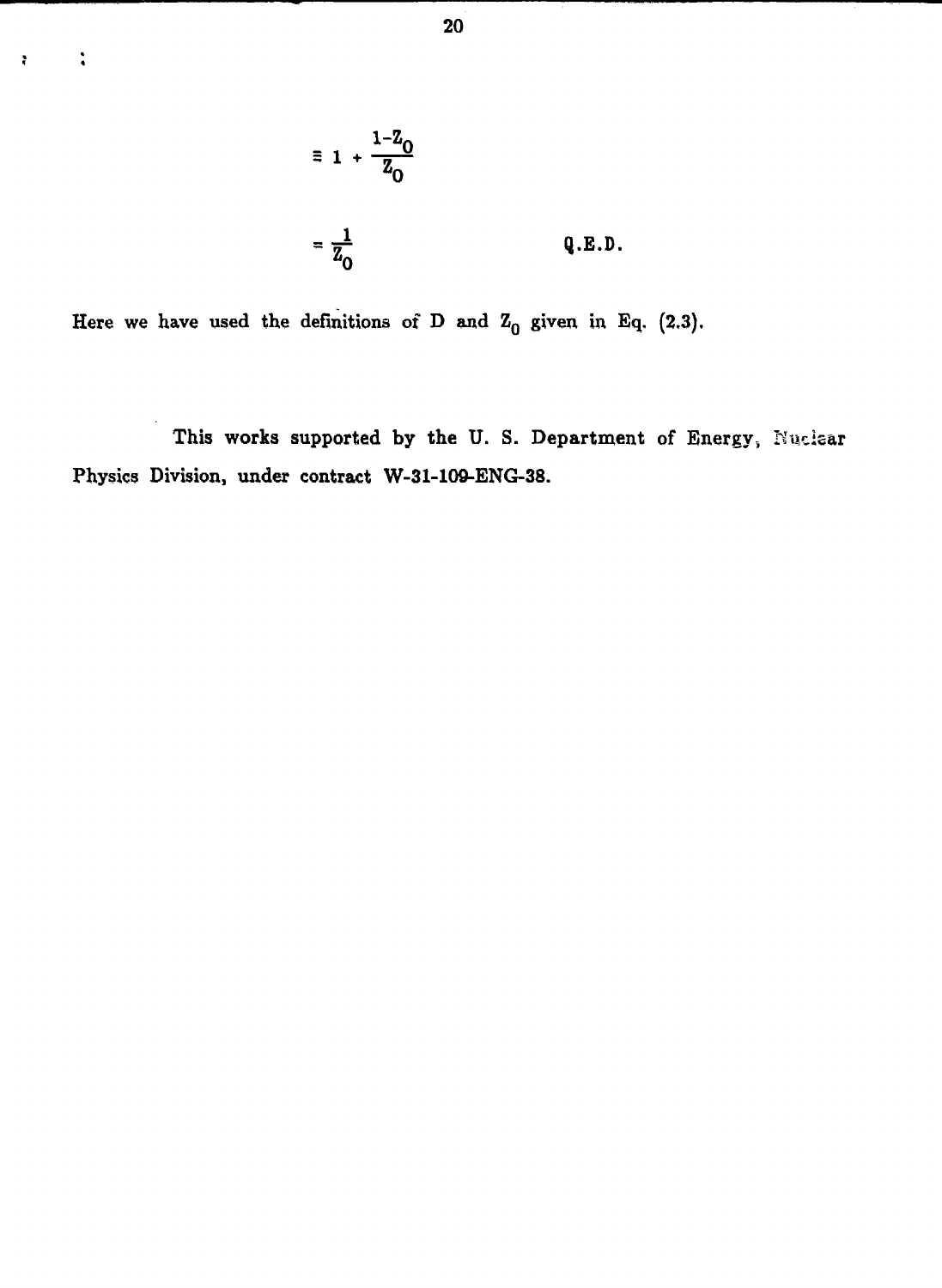### REFERENCES

- <sup>1</sup> See review by A. W. Thomas, in Advances in Nuclear Physics, ed. J. W. Negele and E. Vogt (Plenum, NY 1983) Vol. 13, pp. 1-137.
- <sup>2</sup> See review by E. Berger and F. Coester, in Annal Review of Nuclear and Particle Science, Vol. 37, 463 (1987).
- <sup>3</sup> See review by D. Ashary and J. P. Schiffer, in Annal Review of Nuclear and Particle Science, Vol. 36, 207 (1986).
- See review by J. M. Larget, in New Vistas in Electro-Nuclear Physics, ed. E. L. Tomusiak, H. S. Caplan and E. T. Dressier (Plenum, NY 1986), p. 361.
- $^5$  J. Johnstone and T.-S. H. Lee, Phys. Rev. C 34, 243 (1986).
- <sup>6</sup> C. R. Chen and T.-S. H. Lee, to be published.

÷

 $^7$  J. H. Koch and E. Moniz, Phys. Rev. C 27, 751 (1983).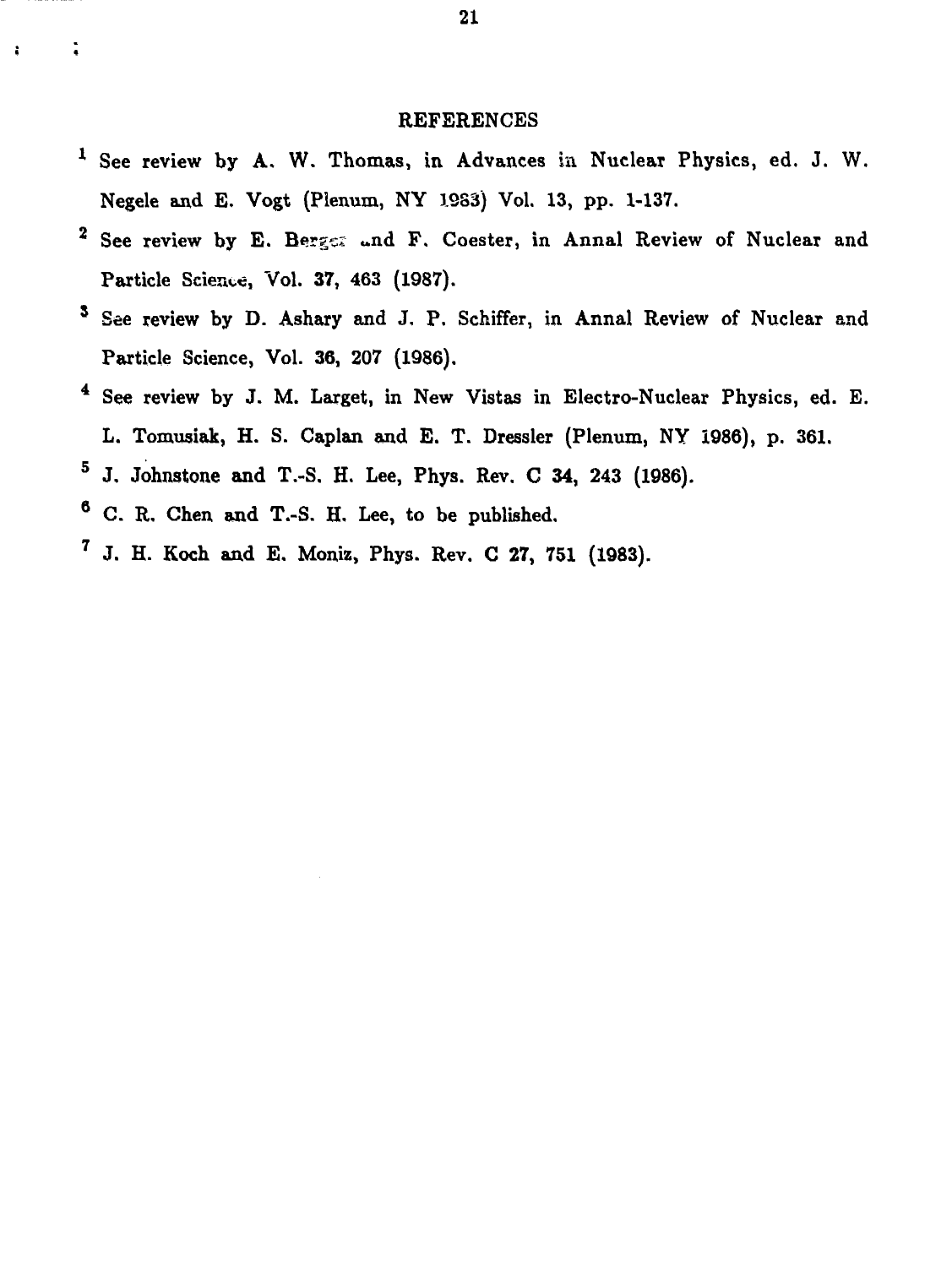TABLE I. Parameters of the model with the parameterizations given in Eqs. (3.2) and (3.3), and the coefficients  $\beta_i$  for calculating pion radial wave function Eq. (3.4).

| h(k)<br>v(k',k) | $m_0$ MeV)<br>1254.20                                                                                            |                           | $\Lambda_{\pi NN}$ (MeV/c)<br>980,83 | $f_0$<br>0.6715   |                   |                      |
|-----------------|------------------------------------------------------------------------------------------------------------------|---------------------------|--------------------------------------|-------------------|-------------------|----------------------|
|                 | $a_1$ (MeV/c)<br>412,634                                                                                         | $a_2$ (MeV/c)<br>1760.453 | $C_{11}$<br>$-13.861$                | $C_{12}$<br>4,602 | $C_{21}$<br>4.602 | $C_{22}$<br>$-2.082$ |
| $Z_0 = 0.80$    | $Z_0^{1/2}$ $\beta_i$ (MeV <sup>1/2</sup> )<br>$Z_0^{1/2}$ $\beta_2$ (MeV <sup>1/2</sup> )<br>19.582<br>$-5.070$ |                           |                                      |                   |                   |                      |

 $\ddot{\cdot}$ 

 $\ddot{\cdot}$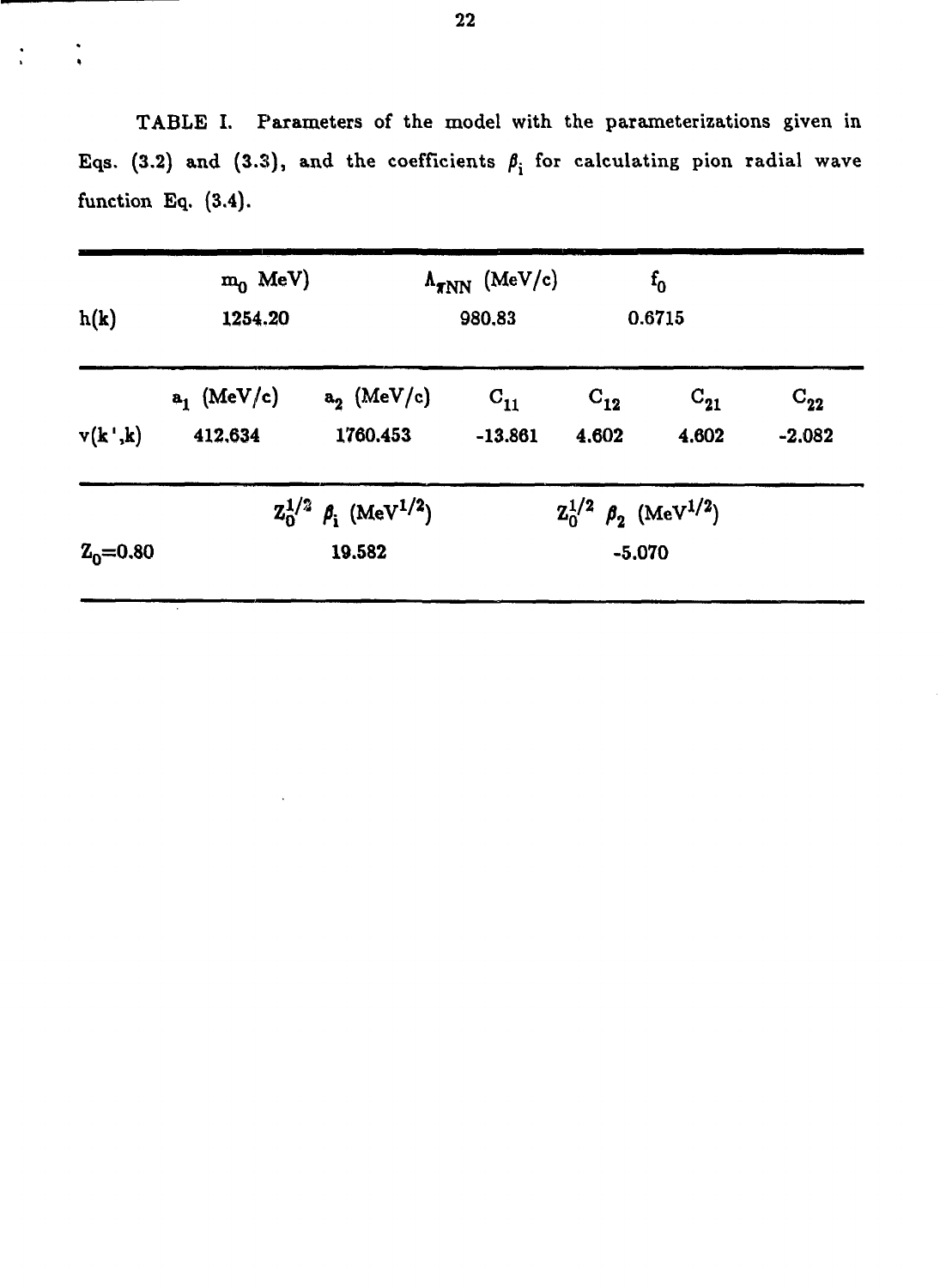## FIGURE CAPTIONS

Fig. 1 Fit to the  $\pi N$  P<sub>11</sub> phase shifts.

 $\ddot{\cdot}$ 

- Fig. 2 Calculated radial Pion wave function  $|kA(k)|$  of the nucleon.
- Fig. 3 (a) Calculated  $\pi NN$  form factor (solid curve) is compared with the conventional monopole form factor with  $\Lambda_{\pi NN}$ =980 MeV/c (dashed) and 500 MeV/c (dash-dotted); (b) parameterization Eq. (4.1) (dashed) is compared with the calculated  $\pi NN$  form factor (solid).
- Fig. 4 (a) the differential cross sections of  $\gamma_{F^*}\pi^+$ n calculated from two  $\pi NN$ form factors are compared, (b) same as (a) but for the coincidence cross sections of  $d(e,e^{+}\pi^{+})$ , with the outgoing pion in the direction of the exchanged virtual photon. Solid curves: the present model; dashed curves: monopole form with  $\Lambda_{TNN}=1000$  MeV/c.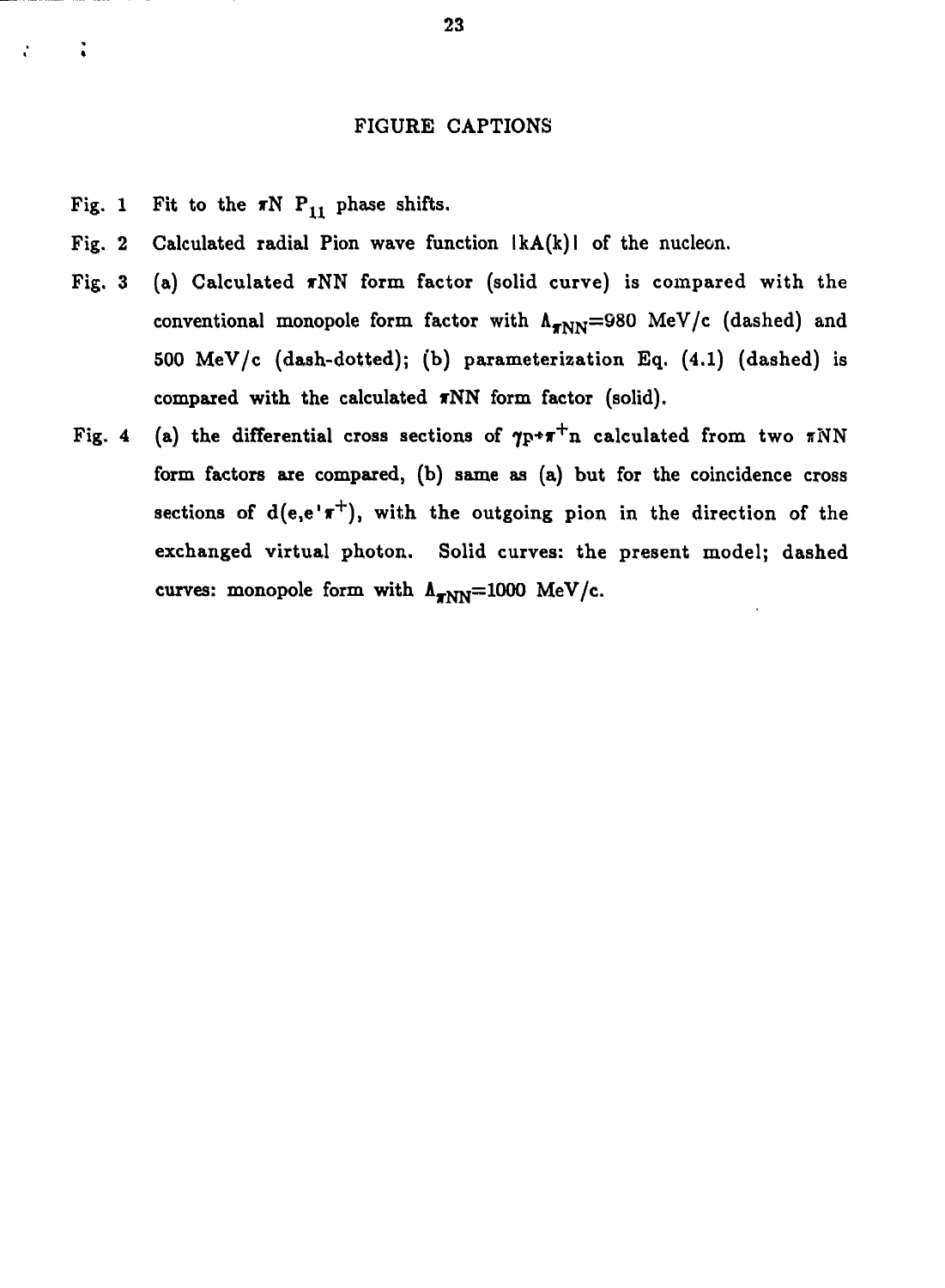

 $\ddot{\phantom{1}}$ 

I

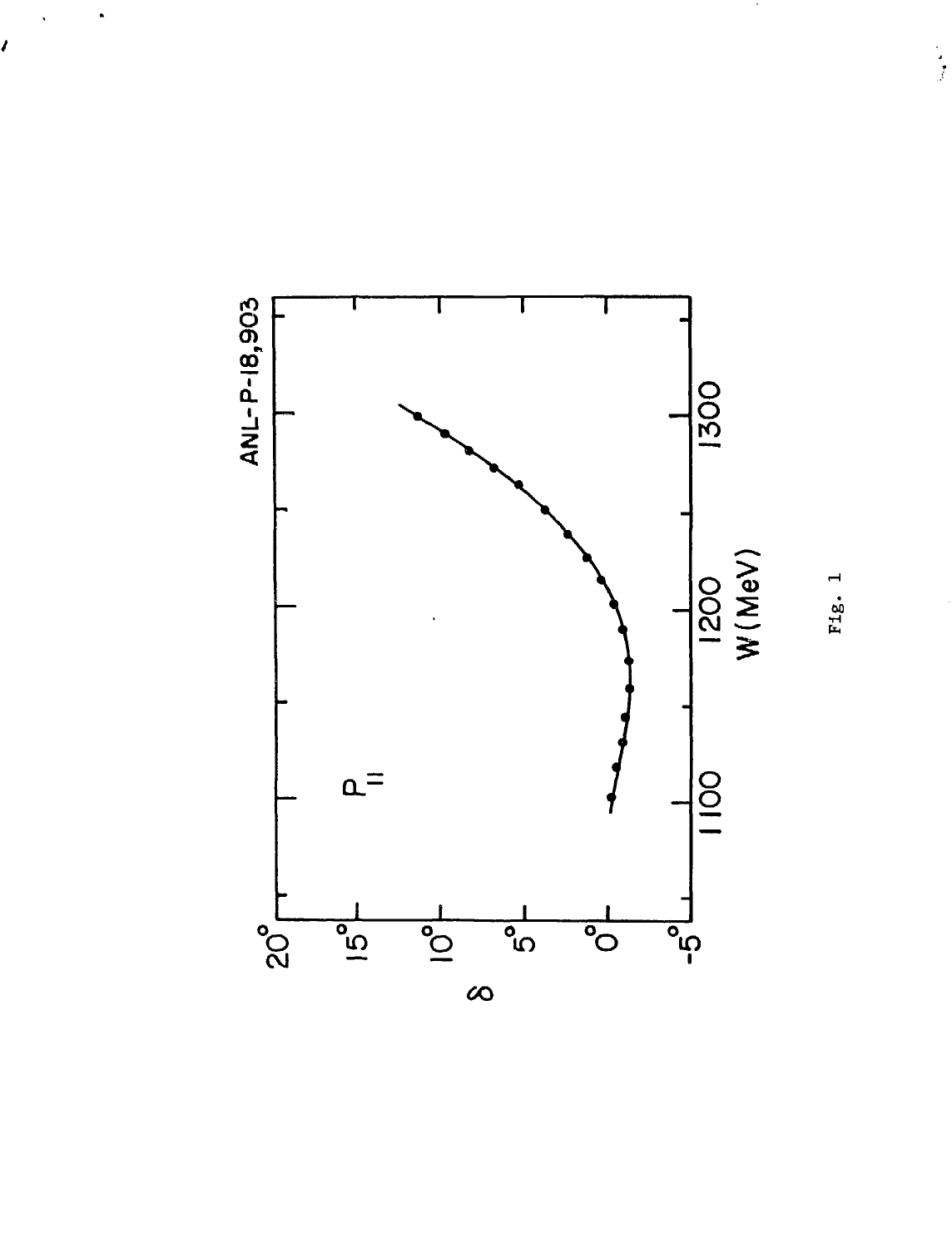

Fig. 2

 $\bullet$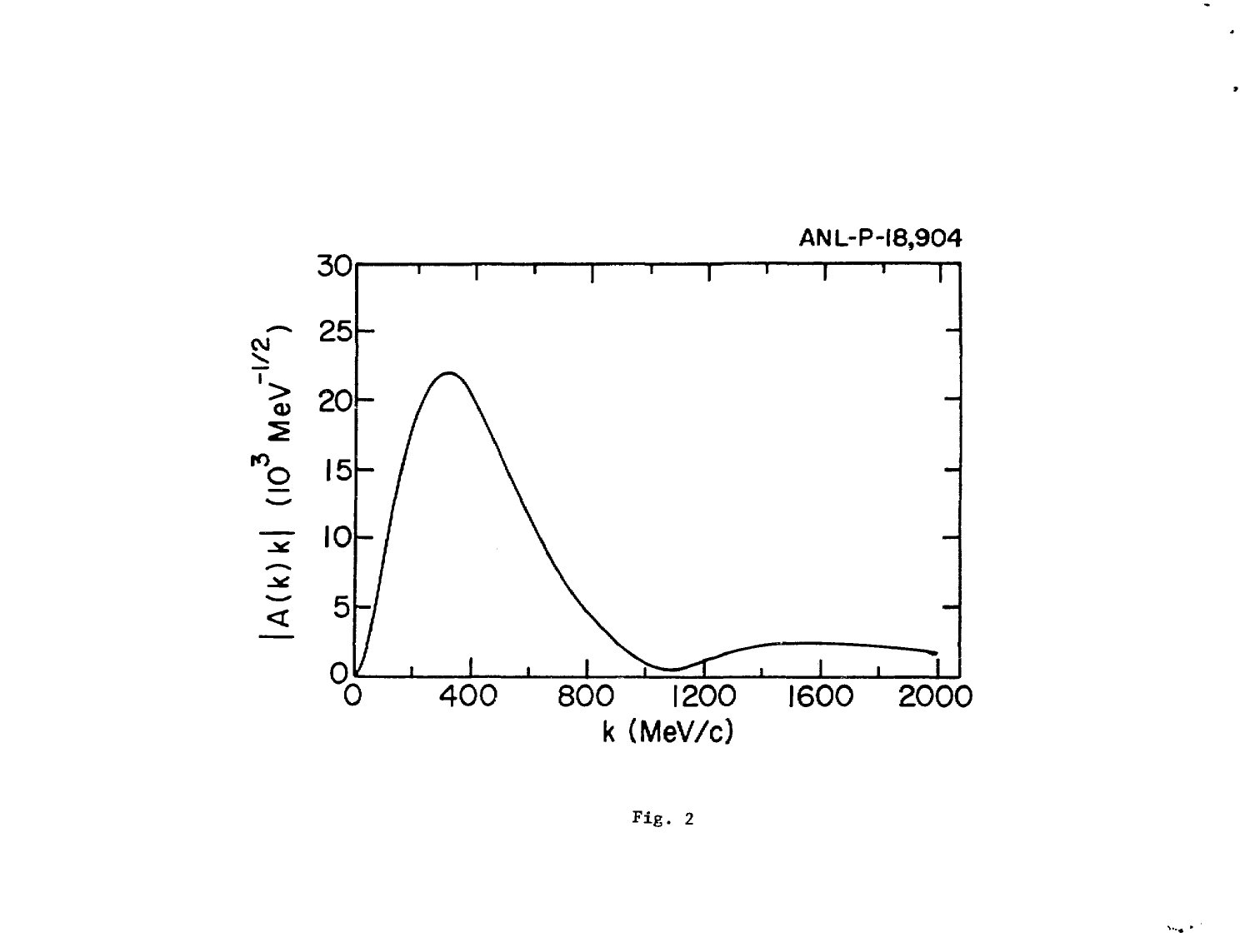

Fig. 3